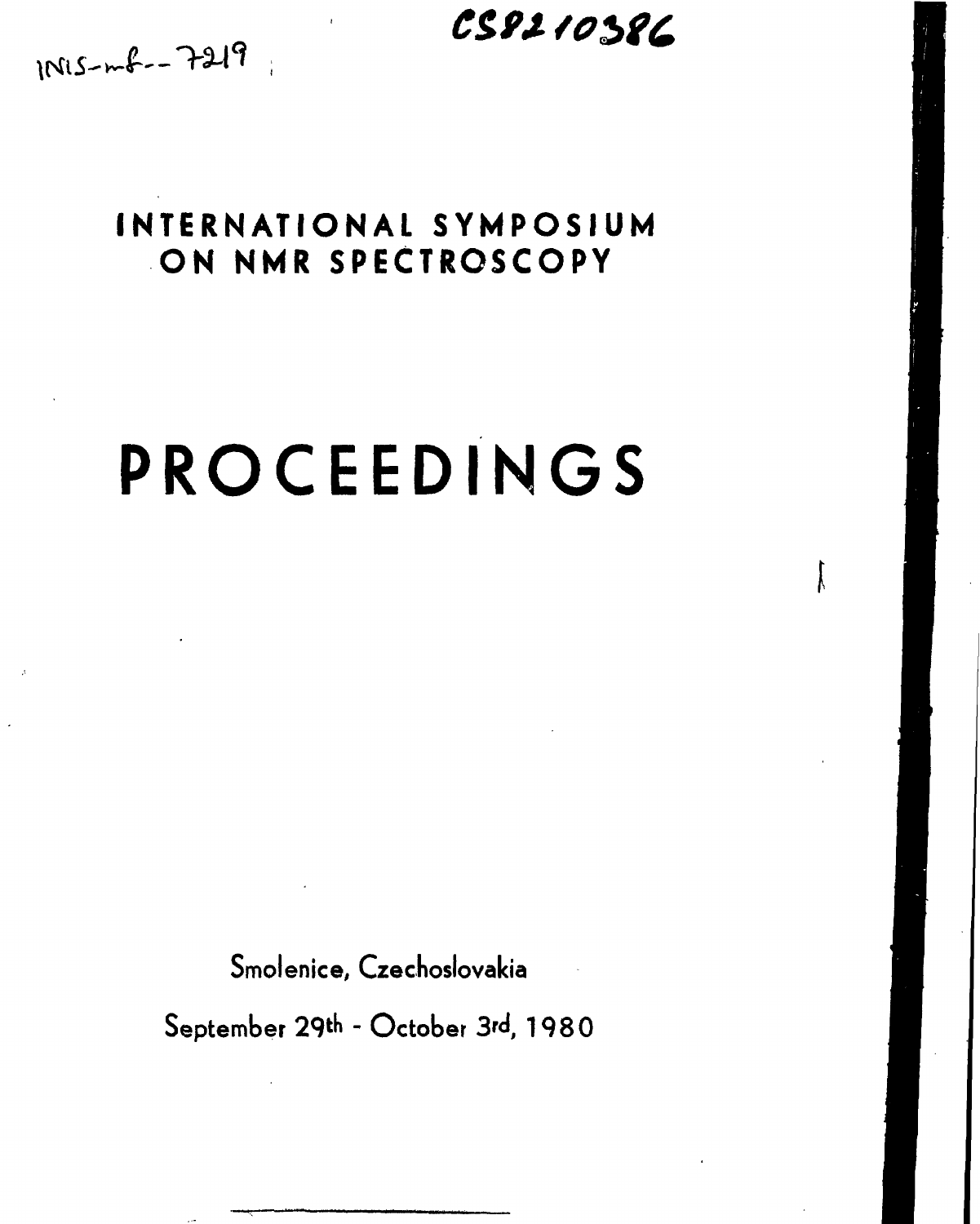# **INTERNATIONAL SYMPOSIUM ON NMR SPECTROSCOPY**

À

# **PROCEEDINGS**

**Smolenice, Czechoslovakia**

September 29th - October 3rd, 1980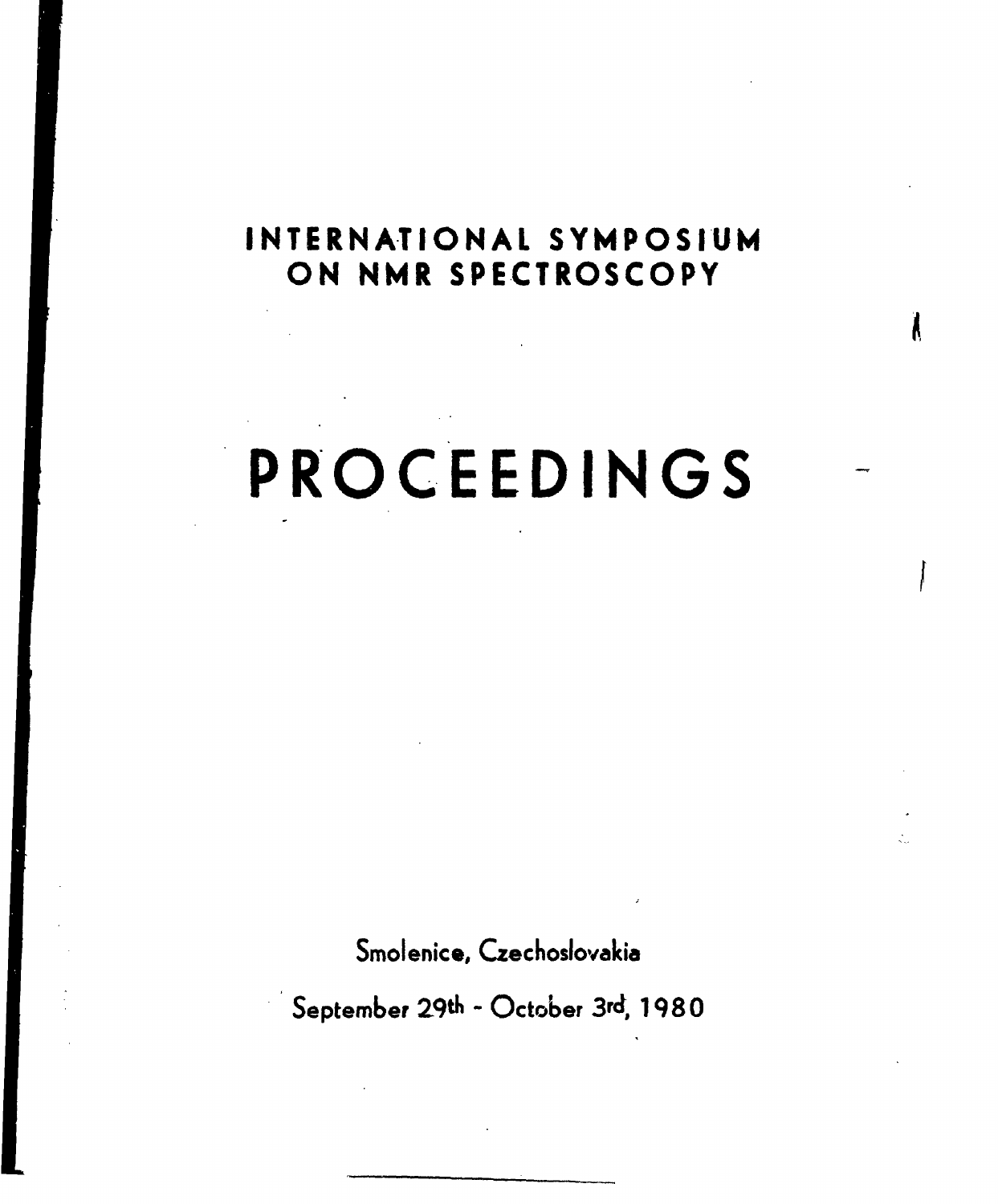#### **PREFACE**

**This book contains extended abstracts of invited lectures and abstracts of communications to be presented as abort lectures or posters. The abstracts have been retyped according to technical requirements. After retyping each abstract «as compared with the original and corrected where necessary. If in spite of this an error should have been introduced into the text we apologize to the authors and beg their understanding. No change was made with the contents of the abstracts so that the responsibility for them rests with the authors.**

**The abstracts are grouped according to the kind of lectures or posters and within the groups they are arranged alphabetically according to the name of the first author.**

**The organizing committee.**

**September 10th, 1980**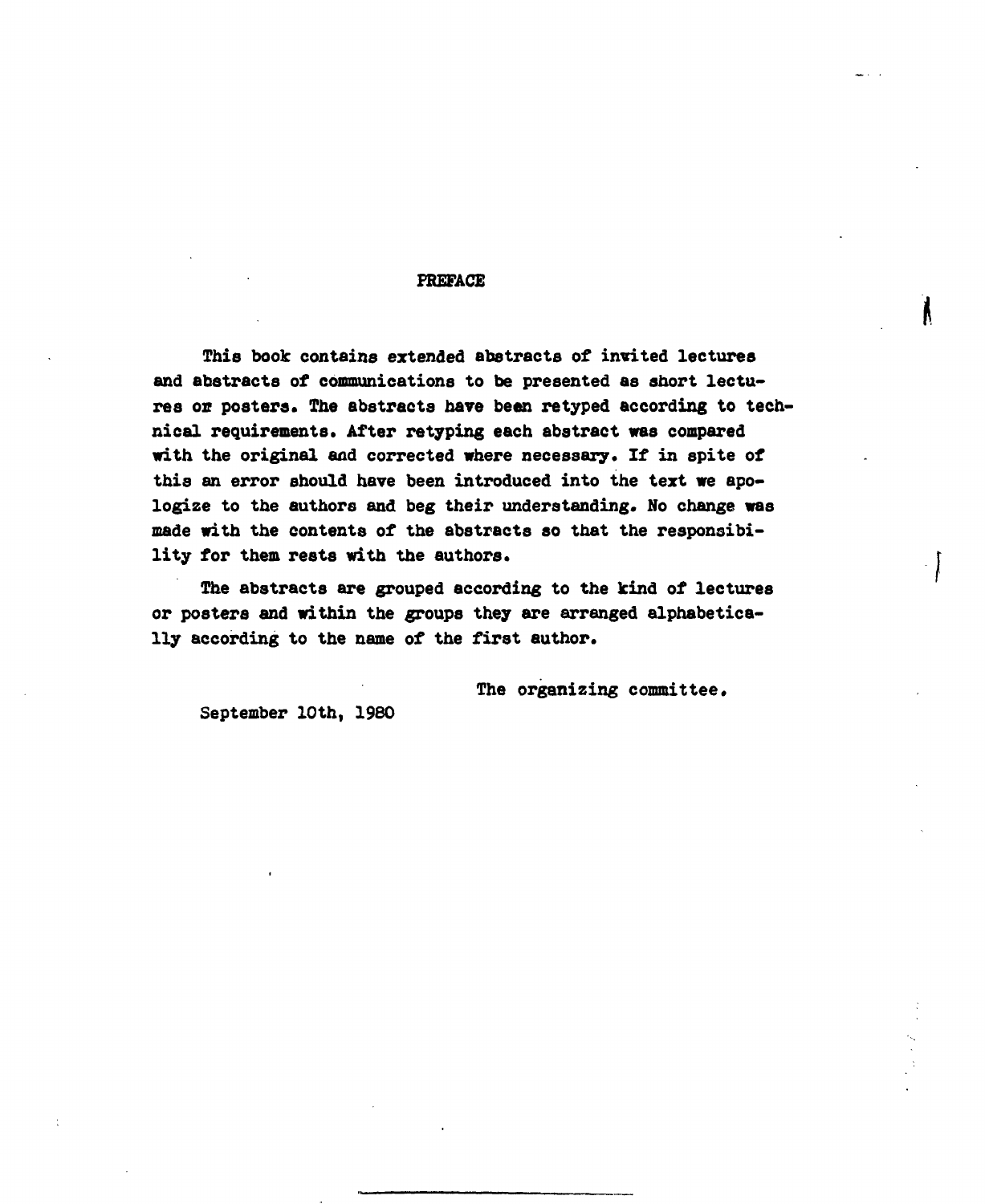<sup>1</sup>H NMR STUDY OF 2-HYDROXY-1, 3-PROPANEDIAMINE-M, N, N; N'--TETRAACETIC ACID (HPDTA) AND 1,3-DIAMINO-2-PROPANOL (DPO)

P.Balgavý, P.Novomeský, J.Majer, P.Banacký **Pharmaceutical Faculty, Conenius University, 880 34 Bratislava**

**The chemical shifts and coupling constants of non-labile** protons in D<sub>2</sub>O solutions of the HPDTA, DPO and 1,3-propanedi**amine-N,N,NjN»-tetraacetic acid (FDTA) were studied as a function of pD and temperature. HPDTA exists as a tetraanion Y\*~ in the 11,5 - 14,0 pD range. Changes of the chemical shifts in the 11,3 - 6,5 pD range suggest that nitrogen atoms protonate in this range and that the structure of dianion of HPDTA is dipolar <sup>2</sup>"**

**The changes of nethine proton chemical shift during the pro**tonation of  $Y^{\hat{4}^-}$  of HPDTA and dianion of DPO  $Y^{2-}$  are anomalously **high in comparison with the corresponding proton shift changes in FDTA. The conformation of propane fragments of HPDTA and DPO determined from the vicinal coupling constants (after LAOCOCN III calculation of A-BgX spectraj suggest that the intramolecular hydrogen bonds between hydroxyl and amino groups and their tran**sition from  $>N...H-O-C$  to  $2N^+H...Q-C$  during protonation are **the main cause of methine shift anomaly. .**

**PCILO calculations of conformational energy maps of DPO support these conclusions and suggest the proton tunnelling as the mechanism of 5N...H-0-C—»5N<sup>+</sup>H...0-C transition.**

**H**

- 3 -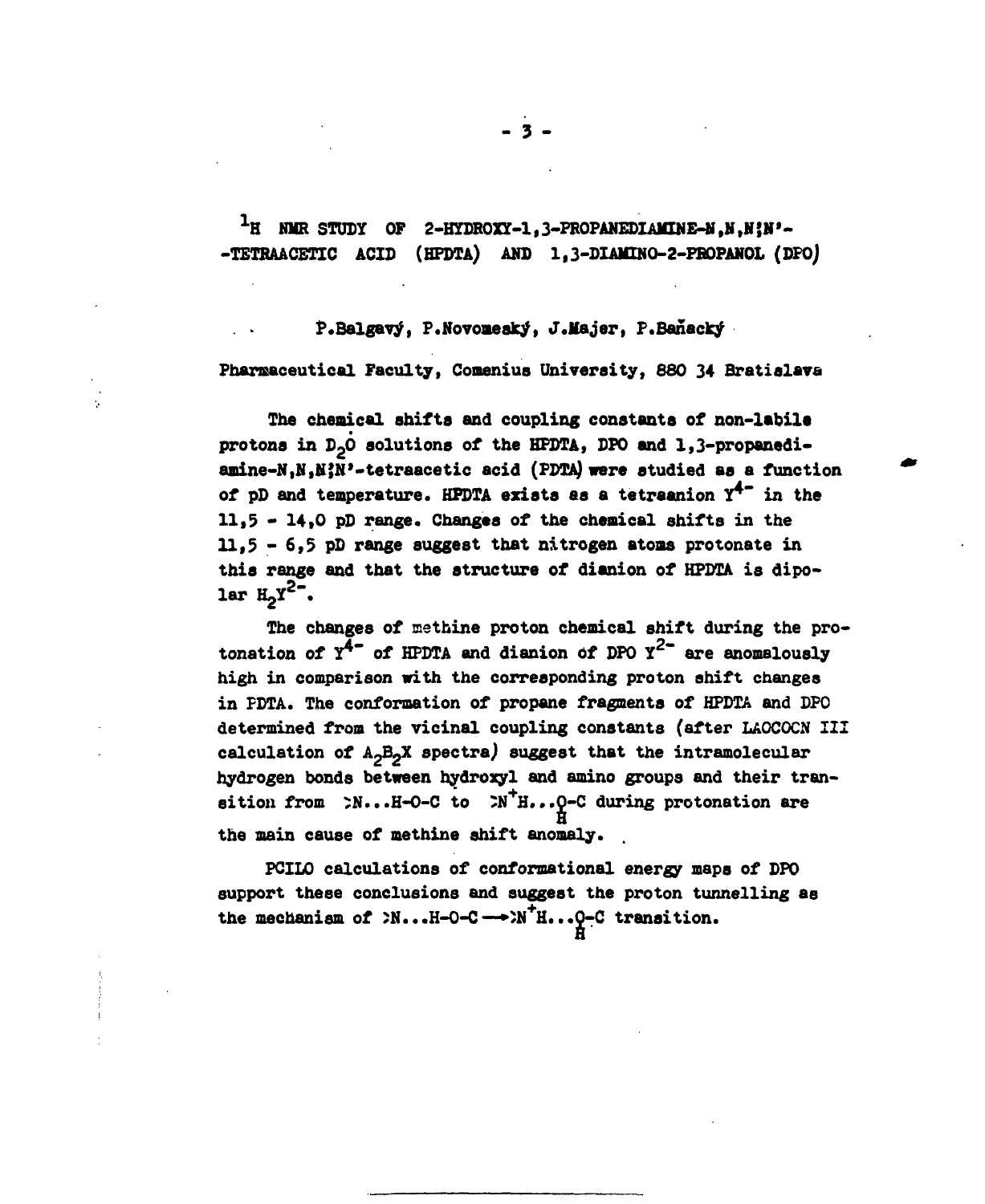**CORRELATION OF <sup>11</sup>B NMR SHIFTS WITH ELECTRONIC** STRUCTURE OF NINE-VERTEX HETEROBORANES 4-CB<sub>8</sub>H<sub>13</sub>

 $4-\text{CB}_8\text{H}_{14}$ ,  $4-\text{SB}_8\text{H}_{12}$  AND  $4.6-\text{C}_2\text{B}_7\text{H}_{13}$ 

**Dolansky J. and Hermanek S.**

**Institute of Inorganic Chemistry, Czechoslovak Academy**

 $\frac{1}{2}$ 

of Sciences, 250 68 Rež, CSSR

<sup>11</sup>B NMR spectra of  $4-\text{CB}_{8}H_{14}$ ,  $4-\text{BB}_{8}H_{13}$ ,  $4-\text{SB}_{8}H_{12}$  and  $4.6-\text{C}_{2}B_{7}H_{13}$ **are presented, together with a detailed assignment of individu**al signals. Correlations of <sup>11</sup>B NMR chemical shifts with STO-3G **Mulliken atomic charges, 2p orbital densities and inner shell eigenvalues together with CNDO/2 atomic charges, 2p orbital densities and valencies are evaluated. The best one is the chemical chift vs. CNDO/2 2p orbital density linear correlation.**

Similarities in the <sup>11</sup>B NMR spectra reflect the similarities **in the electronic structures which are discussed in quantum mechanical terms with the emphasis on the nature of heteroatom** bonding. Each heteroatom influences mainly the charge of the **neighboring atoms - no distinct long-range «effects on atomic charge or chemical shift are observed. The valencies of nitro-^ gen and sulfur reflect the way of heteroatom incorporation into** skeletal bonding - both nitrogen and sulfur exceed significan**ly valency values of 3 and 2, respectively. The similar multi**center bonding pattern with  $XB_{B}H_{12} / I = CH_{2} NH$ , S/ molekules **is proposed on the grounds of Mulliken overlap populations / ST0-3G / and Wiberg indices / CNDO/2 /.**

**Despite that the theory of chemical shift in polyhedral clusters emphasises the importance of the paramagnetic term, and**

- 4 -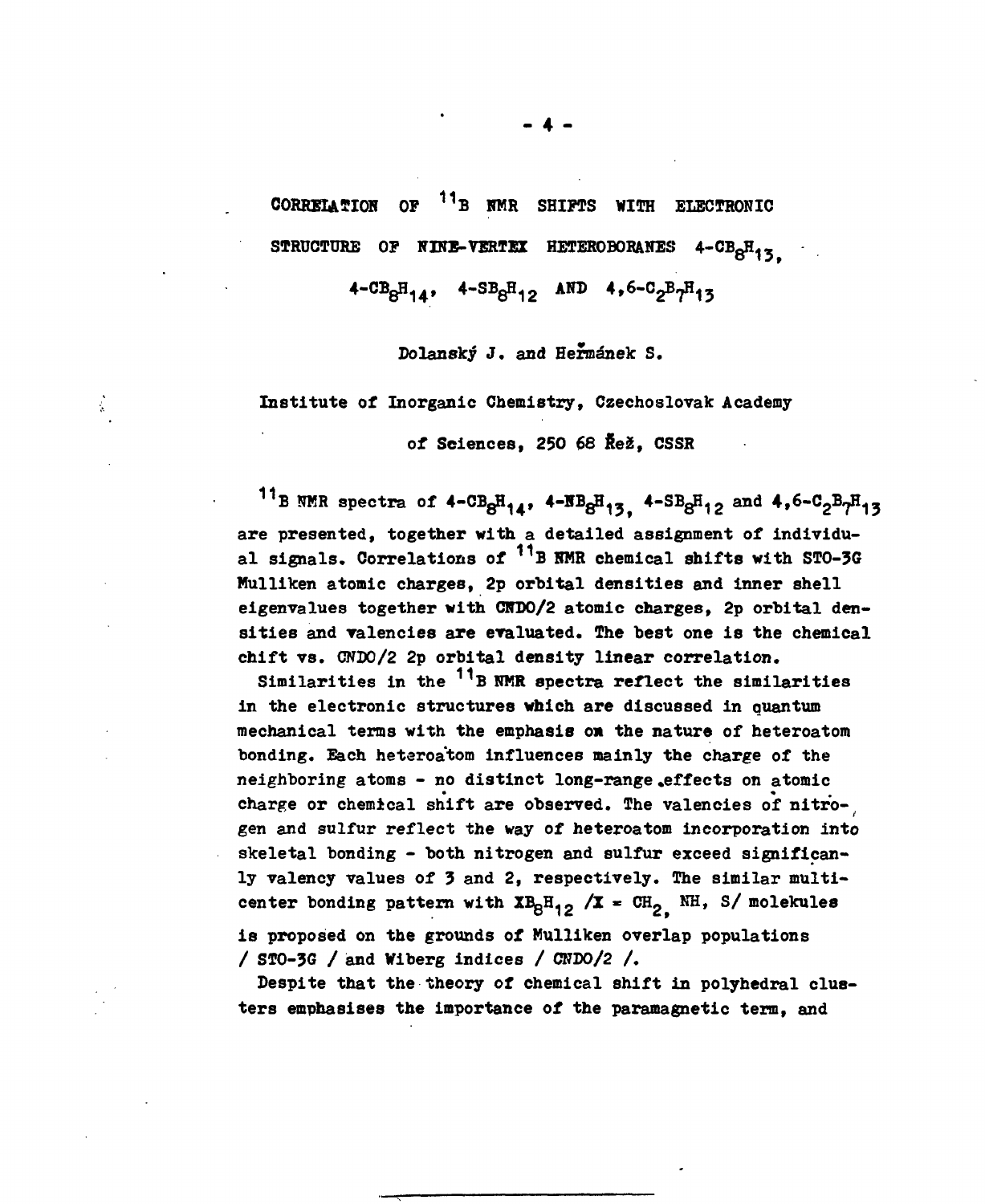**deriation from linear chemical shift YS . charge density correlation are often found, in this case of structurally similar Isoelectronlc heteroboranes a straighforward linear dependence is found.**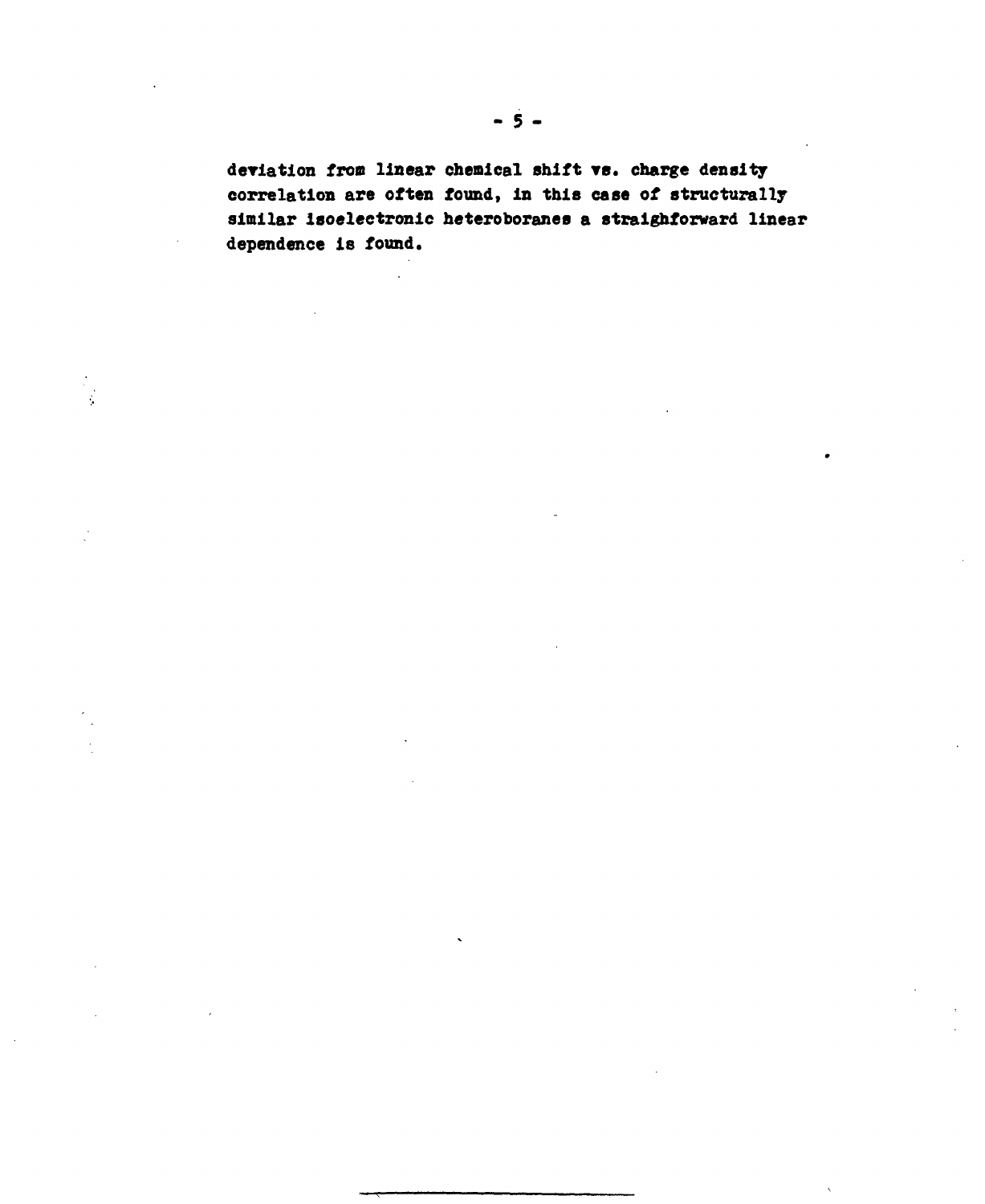#### STUDY OF CONFORMATIONAL STRUCTURE OF

**POLY (ETHYLENE TEREPHTALATE) MODELS**

**BY <sup>X</sup> H AND 13,C NMR METHODS**

**D.DoskoSilové, J.Lovy, B.Schneider**

**Institute of Macrooolecular Chemistry, Czechoslovak Academy of Sciences, 162 06 Prague 6, Czechoslovakia**

**As part of a program aimed at the detailed structural interpretation of vibrational spectra of polyfethylene terephtalate), the conformational structure of methyl benzoate (I), ethyl benzoate (II), diethyl terephtalate (III) and ethylene diben**zoate (IV) was analyzed by <sup>1</sup>H- and <sup>13</sup>C-NMR spectroscopy. The **number of conformers to be considered in this analysis was determined from infrared and Raman spectra. For IV in the liquid state, conformation about the ethylene bond was determined by** analysis of the <sup>13</sup>C satellite bands in <sup>1</sup>H-NMR spectra, and was **found to be predominantly gauche, contrary to the predominantly trans conformation found by other methods in the crystalline state. - Conformational structure due to rotation about the -O-CH2- bond in II, III and IV could be characterized from** the  $\frac{3}{4}J_{\text{out}}$  coupling constants determined by analysis of the **carbonyl band in <sup>J</sup>C-NMR spectra measured with selective heteronuclear decoupling of the aromatic protons. In this analysis for compound IV, use was made of the coupling constants determined from the ^C satellite structure in H-NMR spectra.** In all cases, the trans conformation of the -O-CH<sub>2</sub> - bond was **found to predominate. - Based on the results of NMR and vibrational analysis, the conformaticnal structure of IV in the liquid and in the crystalline state is proposed.**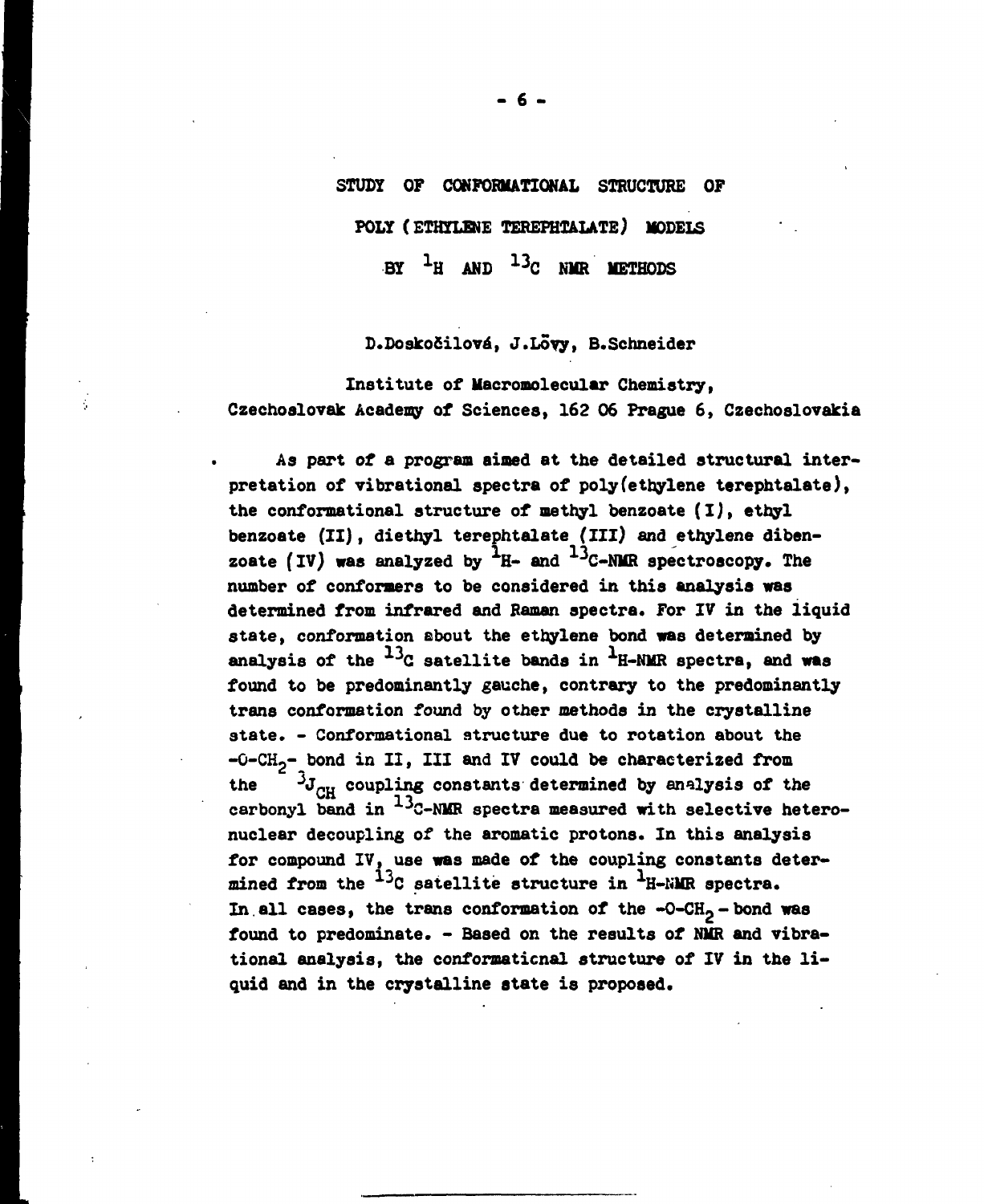**THE NMR INVESTIGATION OF COORDINATE BONDING IN Ni/II/, Co/II/ AND Cu/II/ COMPLEXES OP TETHACYCLINE**

#### **J.Dziegielewski, P.Glowacki**

#### **Institute of Chemistry Sileaian Uhiversity, Katowice, Poland**

**Basing on the dependence of HMR chemical shifts and signals broadening of tetracycline as a function of paramagnetic** ions /Co/II/, Ni/II/, Cu/II// concentration and at the con**stant ratio of the central ion to ligand as a function of pH, place and conditions of coordination of tetracycline by central ions were described.**

Other influence of Cu/II/ ions on <sup>1</sup>HMR tetracycline signals than Co/II/ and Ni/II/ was observed. This difference is **considered as a result of different length of the central ion- -ligand bonds.**

**On the basis of the results obtained from electron spectroscopy, infrared spectroscopy, spectropolarymetry and magnetochemistry investigations the structures of the complexes obtained were proposed.**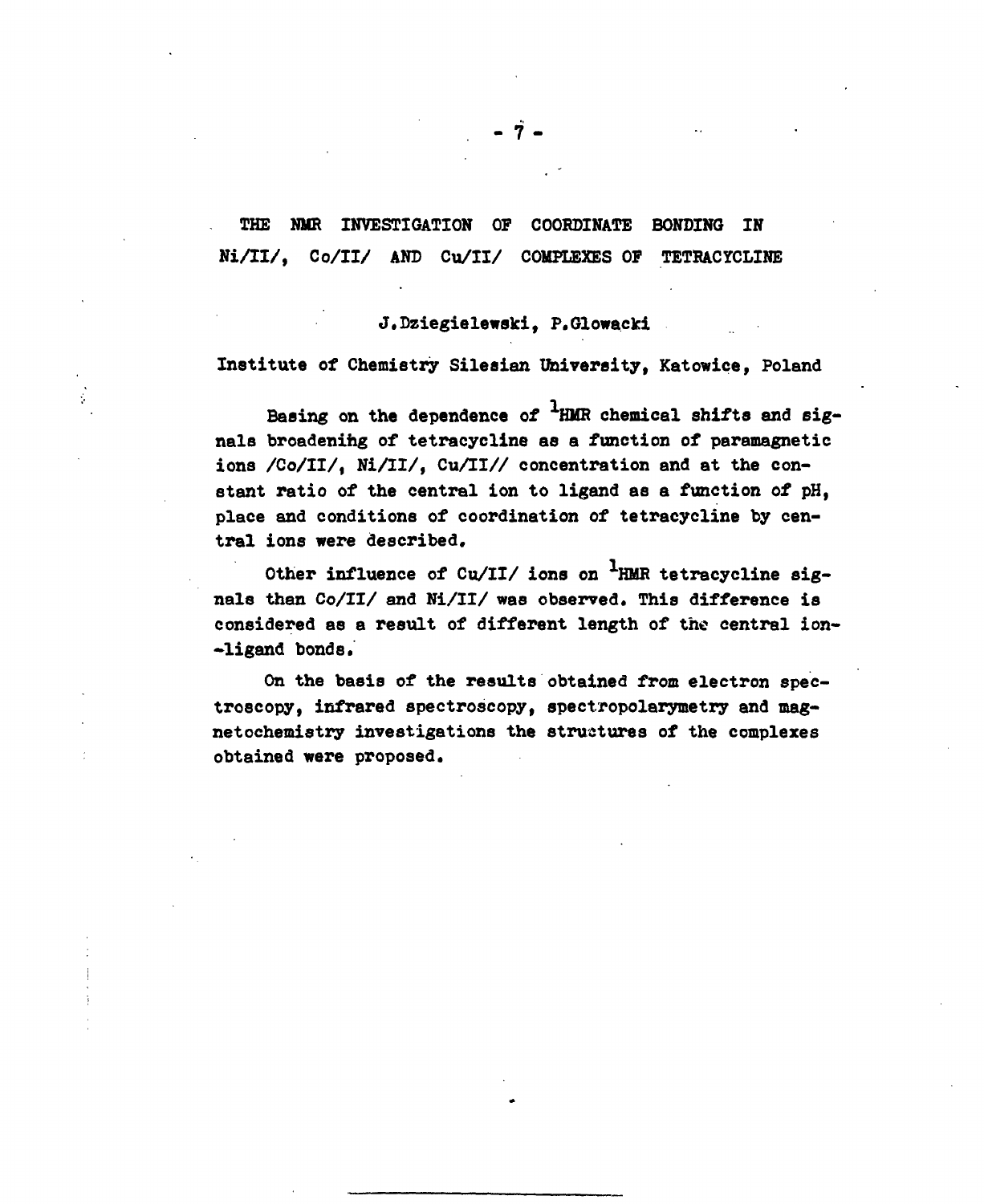#### SOLID STATE HIGH **<sup>29</sup>Si NMR OF SILICATES**

**AND ORGANOSILICON POLYMERS**

#### **G.Engelhardt**

**Centralinstitute of Physical Chemistry of the Academy of Sciences of the GDR, Berlin-Adlershof, GDR**

**High resolution <sup>7</sup>Si NUB has proved to be an efficient method for silicate anions and organosilicon polymers in solution. In solid silicates or silicon polymers dipolar interactions** between nuclear spins and anisotropy of the <sup>29</sup>Si chemical shifts lead to excessive NMR line widths and to weak, complete overlapping lines if conventional FT or CW NMR methods are used. However a combination of rapid sample spinning at the magic engle to the external **H** fiel with high nower <sup>1</sup>H enin decoy **angle to the external En fiel with high power <sup>1</sup> H spin decoupling** <sup>1</sup>#-29 **and, wherever possible, H- Si cross polatization provides a practical method for obtaining high resolution** <sup>29</sup>Si NMR spectra **in amorphous and microcrystalline solids and powders. By means** of this technique the high resolution <sup>29</sup>Si NMR spectra of solid **silicates, aluminosilicates and organosilicon polymers have been studied.**

on **The Si -chemical shifts in aluminum free silicates are generally the same in the solid state and in solution and depend** mainly on the degree of condensation of the silicon-oxygen tetra**hedra. Five well separated and analytically useful ranges of chemical shifts can be established for monosilicates, chain end groups, middle groups in chains, branching sites and cross- -linking groups. In the insoluble aluminosilicates where no parallels with solutions are possible, additional paramagnetic shifts appear, which correlate well with the degree of silicon substitution by aluminum in the lattice. In aluminosilicates**

**- 8 -**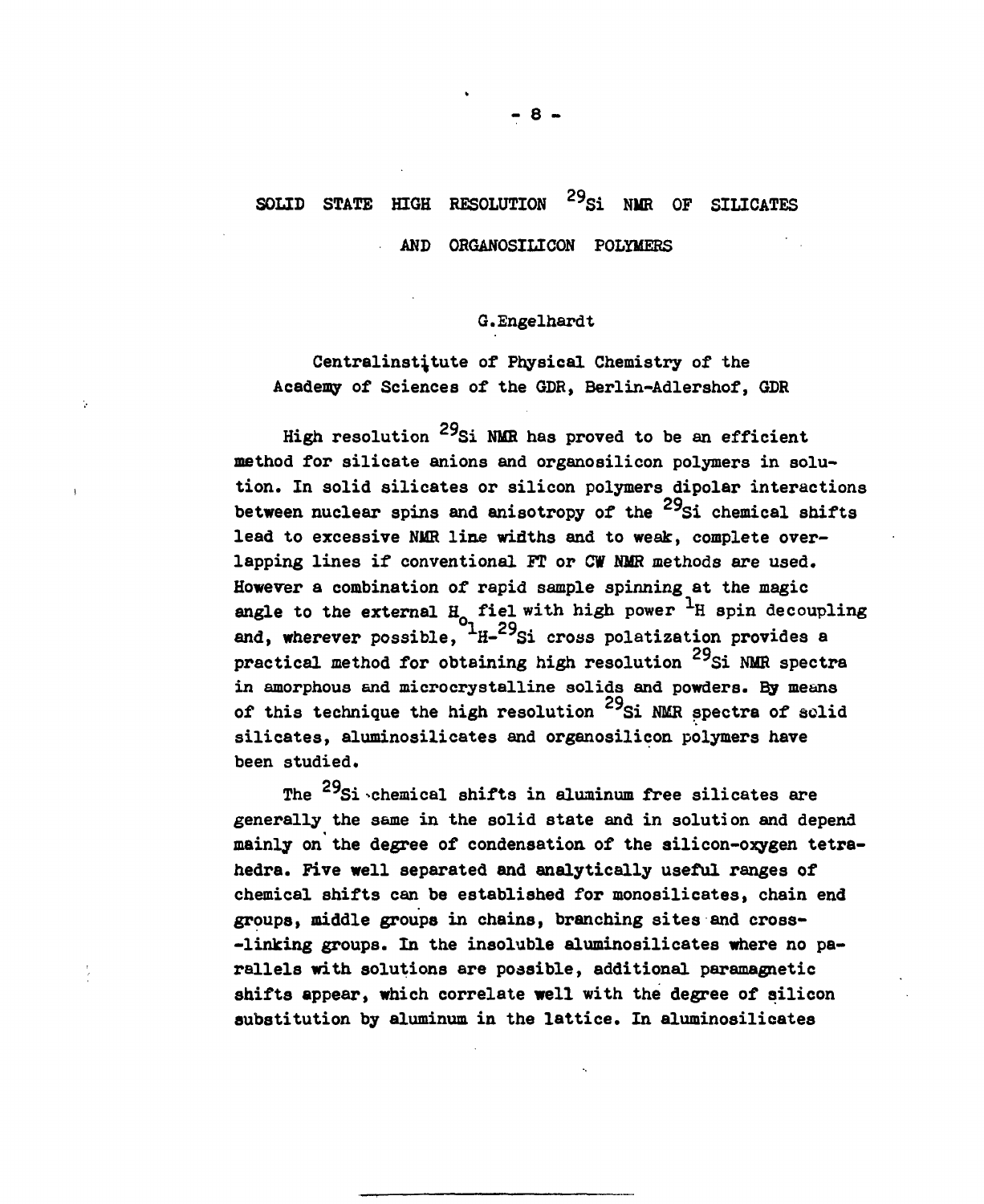**with tectosilicate framework five distinct <sup>7</sup>Si chemical shift** ranges are thus created, depending on the number of  $A10<sub>4</sub>$  tetrahedra connected to the SiO<sub>4</sub> tetrahedra under consideration. In phyllosilicates with inter-layer six-coordinated aluminum additional paramagnetic shifts have been observed. The regularities in the <sup>29</sup>Si chemical shifts were used to establish the presence of different building units as well as the type and regularity of their distribution in the lattice of a series of silicates and aluminosilicates of different structures. Representative examples of natural minerals and synthetic products, including mono-, di- and chainsilicates, micas, clay minerals, feldspars and zeolites will be discussed in detail. Reliable information about Si-Al ordering in the aluminosilicate framework have been obtained which could be used to avoid ambiguities in X-ray structure studies. In some cases new structure types with AlOAl anti-Loewenstein bridging have been proposed. **Loewenstein bridging have been proposed.**

Ŷ

**Similar to the silicates, in the organosilicon polymers** 2Q**<sup>7</sup>Si chemical shifts can be observed which depend on the number of OSi bonds and the type of the other substituents at the silicon atom under study. This offers detailed information about the structural units of the polysiloxane framework and their distribution and opens a new possibility of structure determination of solid organosilicon polymers.**

**This work was carried out in close cooperation with** Prof. E. Lippmaa and his coworkers Drs. M. Alla, M. Magi, **A. Samoson and M. Tarmak from the Institute of Chemical and Biological Physics of the Estonian Academy of Sciences, Tallinn, USSR.**

**We are indebted to Drs. K. Wappler, D. Hoebbel, A.-R. Grimmer, K.-P. Roethe, U. Lohse and others for the samp\* les used in this study and helpful discussions.**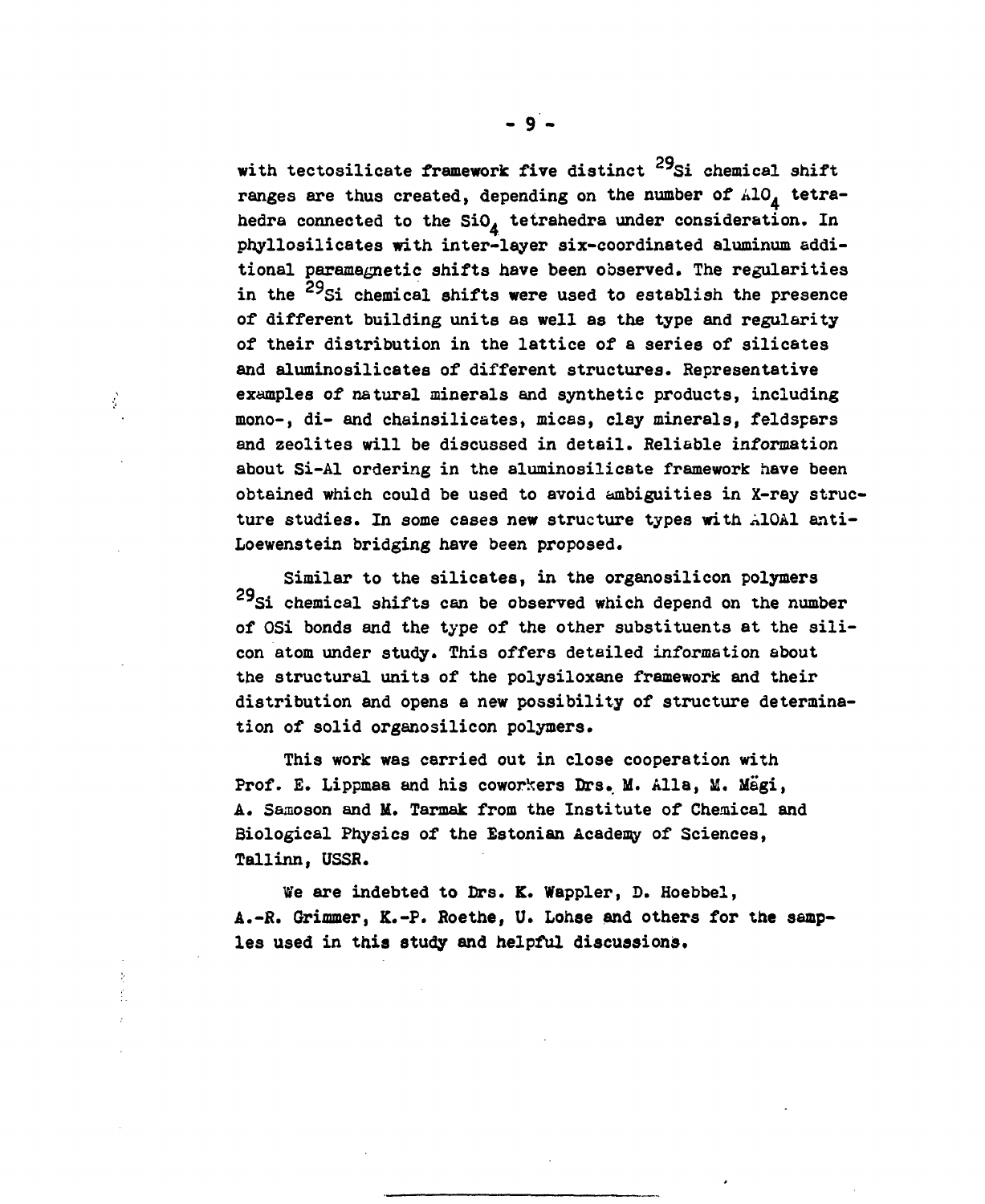**300 MHz <sup>1</sup> H NMR STRUCTURAL STUDY OF ANTITUMOR GLYCOPEPTIDES**

**Yu.D.Gavrilov, T.M.Andronova, L.I.Rostovtseva, V.F.Bystrov**

**M.M.Shemyakin Institute of Bioorganic Chemistry, Academy of Sciences of the USSR, GSP 117988 Moscow, USSR**

**Towards the end of the 50ies Bulgarian workers /I/ have isolated a preparation with marked antitumor activity from the cell walls of Lactobacillus bulgaricus. In this Institute synthesis of the peptides was undertaken with the objective of checking the structure proposed and investigating the structure- -activity relationship in such compounds. As a result both the glycopeptide and a number of its analogs including a c,^loglycopeptide, displaying varying activities, were prepared.**

**This report treats of the structural details of the peptide moiety in the successive steps of the synthesis begining with dipeptide and ending with the pentapeptide and of an investigation into the conformational rearrangements accompanying ring closure, of a glycopeptide containing D-Asp, D-Glu and L-Lya residue^.**

**A study of the chemical shifts, spin coupling constants and temperature coefficients shed ligth on the mutal effect of the disaccharide and peptide moieties on the conformation of the glycopeptides. Spatial structures of the glycopeptides in solution are proposed.**

#### **Reference**

**/!/ Bogdanov I.G. and Popkhristov P.: /I961/ Bulletin of the Scientific Research Institute for Anti-Cancer Antibiotics, Sofia, N 1.**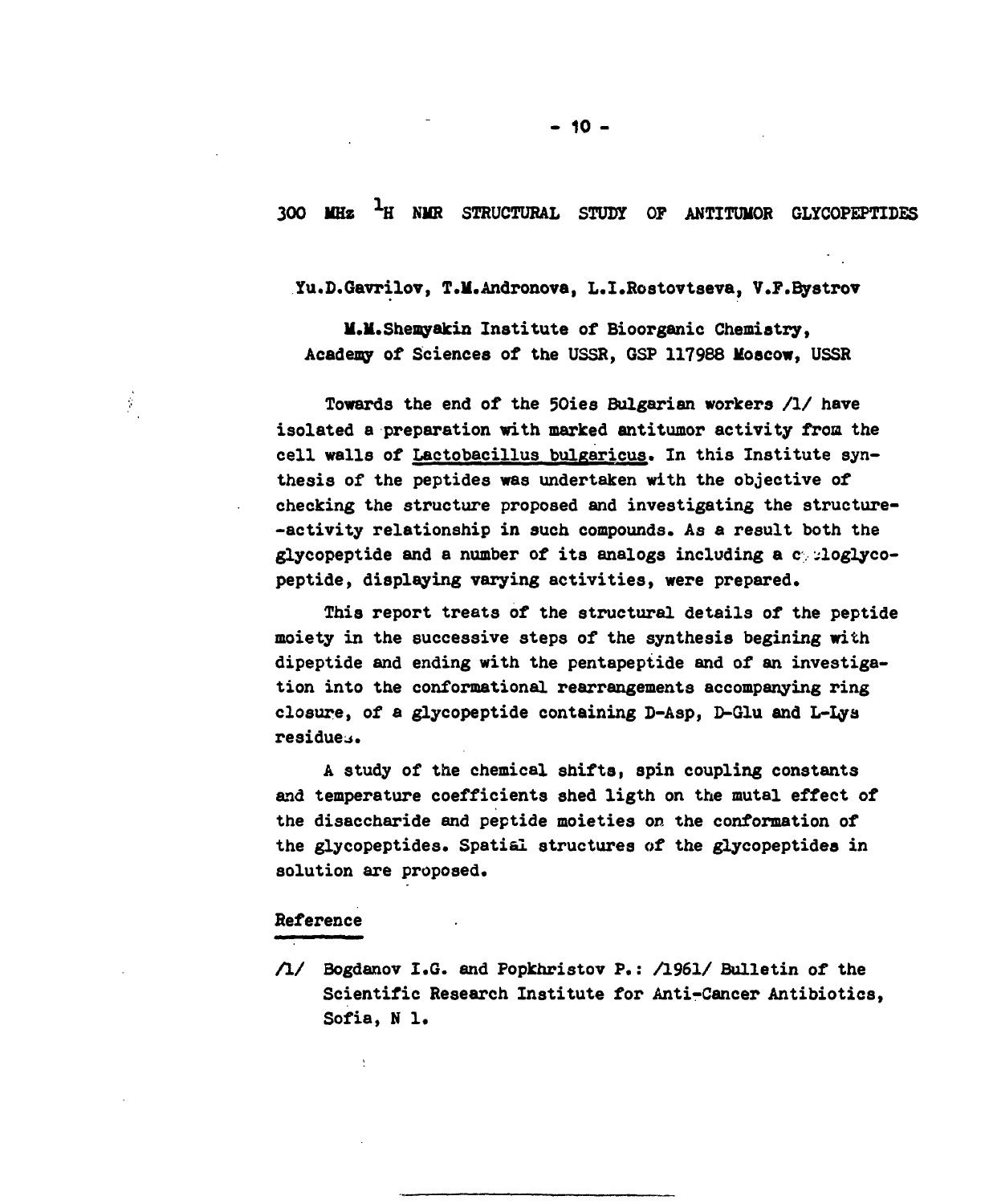#### **THE CONVERSATIVE SIMULATION OF BROAD LINE NUB SPECTRA**

**USING CRT GRAFIC TERMINAL**

#### **I.Golfer, R.Palovöïk**

# **Faculty of Chemical Technology, Slovak Technical University 880 37 Bratislava**

**Problem of simulation of broad line NMR spectra can be very effectively handled with minicomputer equipped with CRT grafie terminal. By the aid of this type of system the measured and simulated broad line spectrum can be displayed simultaneously. To obtain best agreement between measured and simula**ted spectrum, the parameters of simulated spectrum can be **immediately changed according the previous result displayed on the screen of grafie terminal.**

**In the literature are presented several procedures of mathematical description of broad line spectrum by the aid of** computer<sup>/1/</sup>. Our procedure of mathematical description of si**mulated spectrum can be simply writen as**

> **n n Y** (B) =  $\sum$  **C**<sub>i</sub> L<sub>i</sub> (B) +  $\sum$  C<sub>j</sub> G<sub>j</sub> (B)

where  $C_i$  and  $C_j$  are the coeficients of individual components of the Lorentzian L<sub>i</sub> B and Gaussian G<sub>i</sub> B functions. Using si**mulated spectrum of this type many parameters, as second and fourth moments, areas etc. can be effectively calculated for each individual line even for the complex broad line spectrum.**

**As the best fit criterium the sum of square differencies can be used.**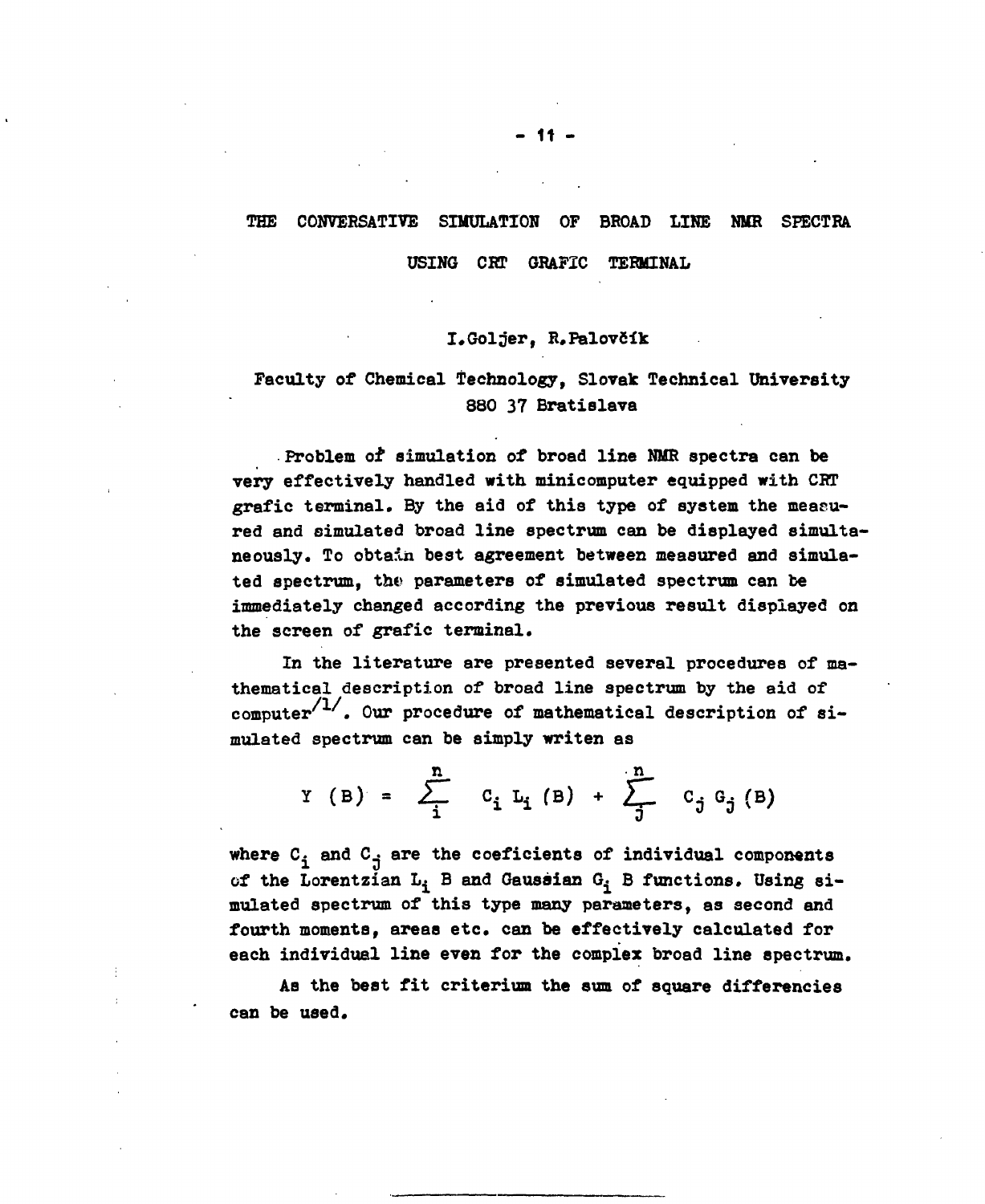$$
y = \sum_{k} \left( Y_k^{exp} - Y_k^{sin} \right)^2
$$

**Reference**

**/l/ K.Uhterforstbuber, K.Bergmann: J.Magn.Ree. 21 483 A979/ and referencies presented in this paper**

**- 12 -**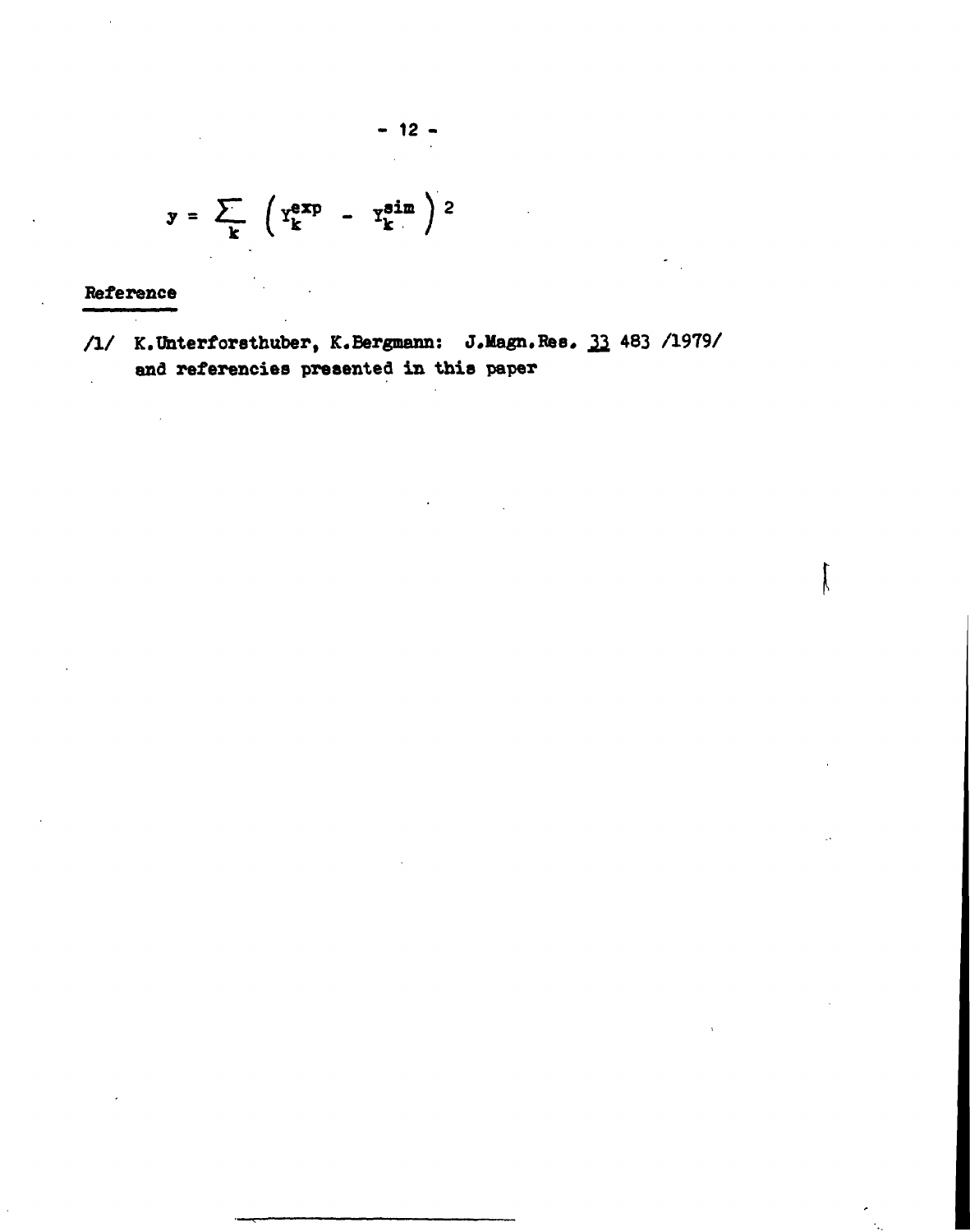#### CORRELATIONS BETWEEN  $^{29}$ Si AND  $31<sub>P</sub>$  CHEMICAL SHIFT ANISOTROPIES AND THE STRUCTURE OF SOLID SILICATES AND PHOSPHATES

A.-R.Grimmer, D.Muller, E.Fechner, R.Peter

Zentralinstitut für Anorganische Chemie der AdW der DDR a<br>Zentrum für wissenschaftlichen Gerätebau der AdW der EDR

l.

Various techniques of high resolution NMR in solids are. used for evaluating the chemical shift tensors of  $^{29}$ Si and  ${}^{31}$ P nuclei in inorganic silicates and phosphates. The obtained results are related to the known structure of the anicns. It is shown that there are correlations between the size and symmetry of the tensor and the bond lengths and angles in the  $SiO<sub>A</sub>$  and PO<sub>A</sub> tetrahedra forming various types of anions. Using the conventional  $\pi$ -bond concept coincidence of the most shielded principle axis of the tensor with the region of the highest  $\pi$ -bond character is found. The efficiency of the high resolution NMR in solids for monitoring the crystal chemistry of silicates and phosphates is dicussed.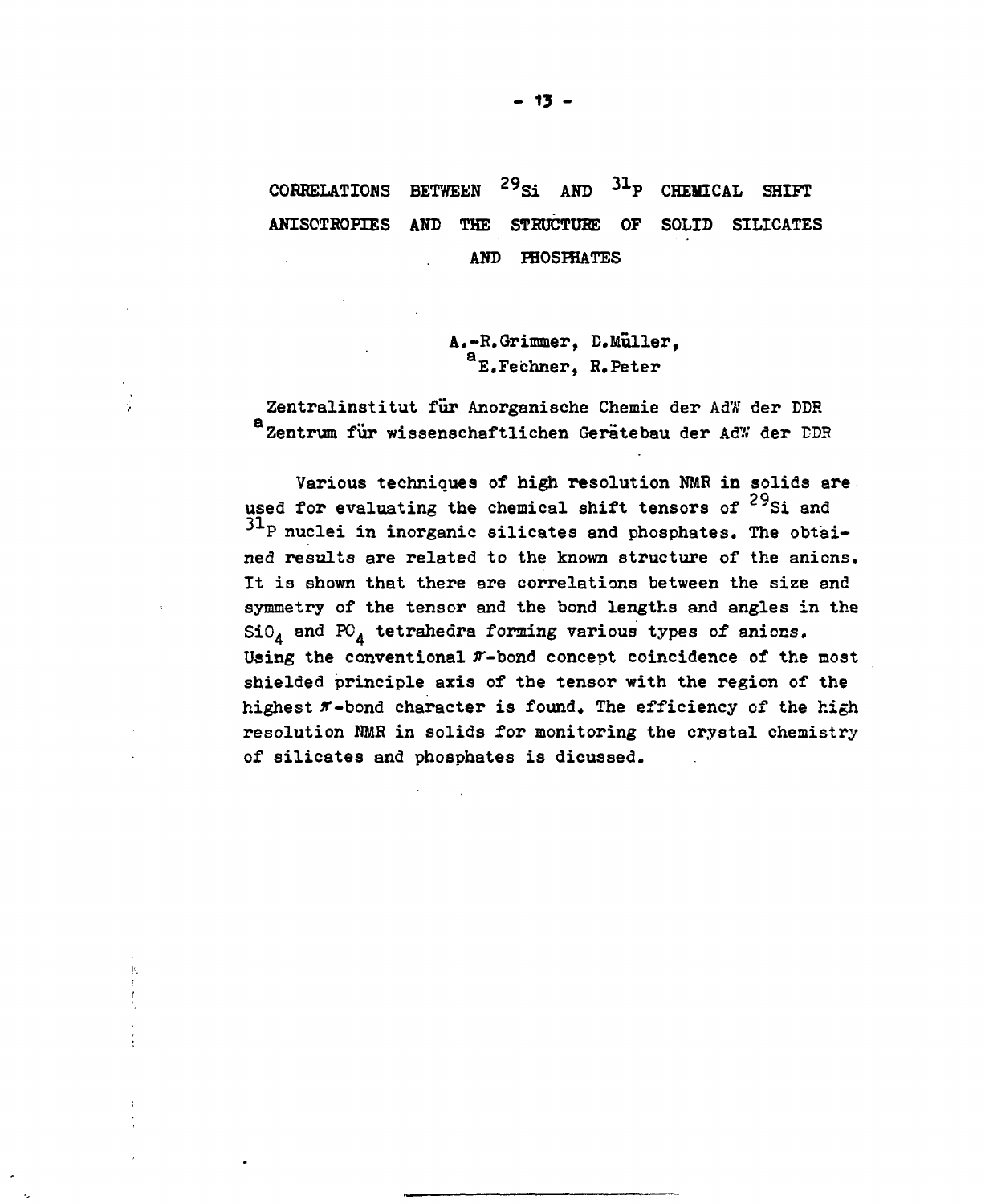# **COMPUTER TECHNIQUE FOR SENSITIVITY AND RESOLUTION**

**ENHANCEMENT IN FT NMR SPECTROSCOPY** 

**A.Z.Gurevich, V.A.Afanasiev**

**M.M.Shemyakin Institute of Bioorganic Chemistry, Academy of Sciences of the USSR, GSF 117988 Moscow, USSR**

**Signal resolution is one of the most important problems** in the NMR study of biological macromolecules. Application of **available types digital filters for resolution enhancement usually leads to significant decreasing of signal-to-noise ratio**

**This paper describes simple time domain digital filters which effectively narrow lines and only slightly deteriorate the S/N ratio. Selection of the type of digital filter depends on the spectra characteristics (initial line width to be narrowed, differences in the line widths over the entire spectrum, initial and final S/N ratio). Optimal arrangements of the operational system for diverse FT NMR experiments are discussed.**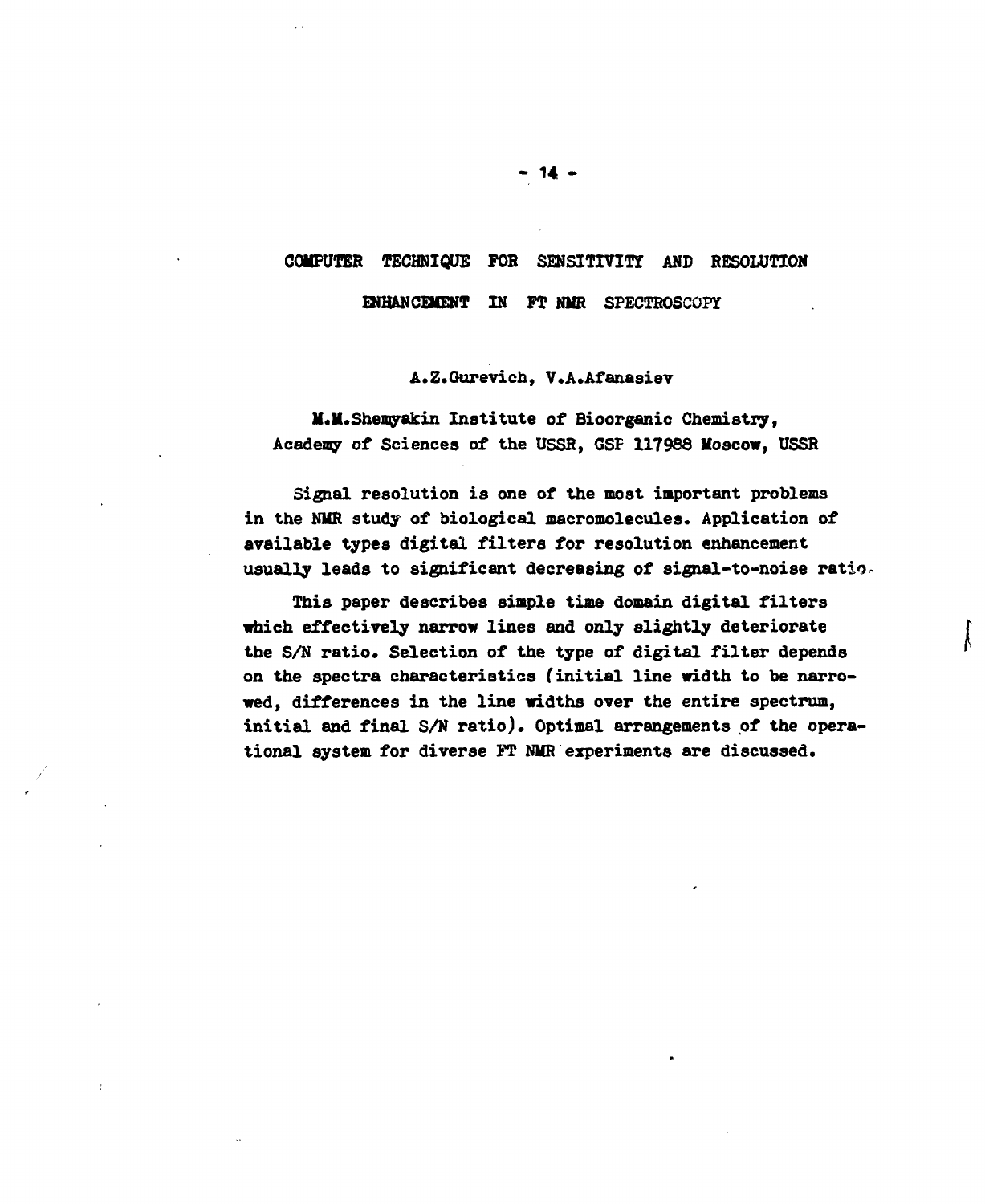**1 1B SUBSTITUBfT EFFECTS AND THEIB, ADDITIVITT VITR C2B1 0H12 CARBOBAHES. FACTORS IHFLUECCING TEE**

**SUBSTITUBfT INCREMENTS. CONFRONTATION WITH**

**BBNZEHE SUBSTITUTION.**

**Hermének S., Pleöek J., Hareë ?. and Dolansky J.**

**Institute of Inorganic Chemistry, Czechoslovak Academy**

**of Sciences,250 68 fiei, CSSR**

**An exchange of hydrogen for a substituent with icosahedral o-carborane, 1,2-C2B10H12» m-carborane, 1,7-C2B10H12 and p-car**borane, 1,12-C<sub>2</sub>B<sub>10</sub>H<sub>12</sub>, evokes following changes of <sup>71</sup>B chemical **shifts of particular atoms:**

**1/** substituted B-atoms: Cl +10<sup> $t$ </sup> 2 ppm, Br + 3<sup> $t$ </sup> 2 ppm, I - 13 **i 2 ppm**

**2/ vicinal B-atoms: largely a shift to the lower field 3/ antipodal / oposite / B-atoms:**

a/ shift to the higher magnetic field for +M substituents

**b/ no change for -M substituents**

**Shift-changes of particular skeletal atoms at above skele**tons evoked by Cl, Br, I, SH and CH<sub>3</sub> bound to C, i.e. to the **most positive site or to a most negative B-atom of the given skeleton are tabulated. The found effects are of an additive** character with a deviation less than 0.5 ppm. A very good agree**ment of the calculated and of the found <sup>11</sup>B shifts allows to determine with a high reliability: a/ the character and location of substituents in the given skeleton, b/ the assignment of** particular signals in the <sup>11</sup>B spectrum in question. This state**ment was verified on more than 20 examples of «i- and trisubstituted icosahedral carboranes.**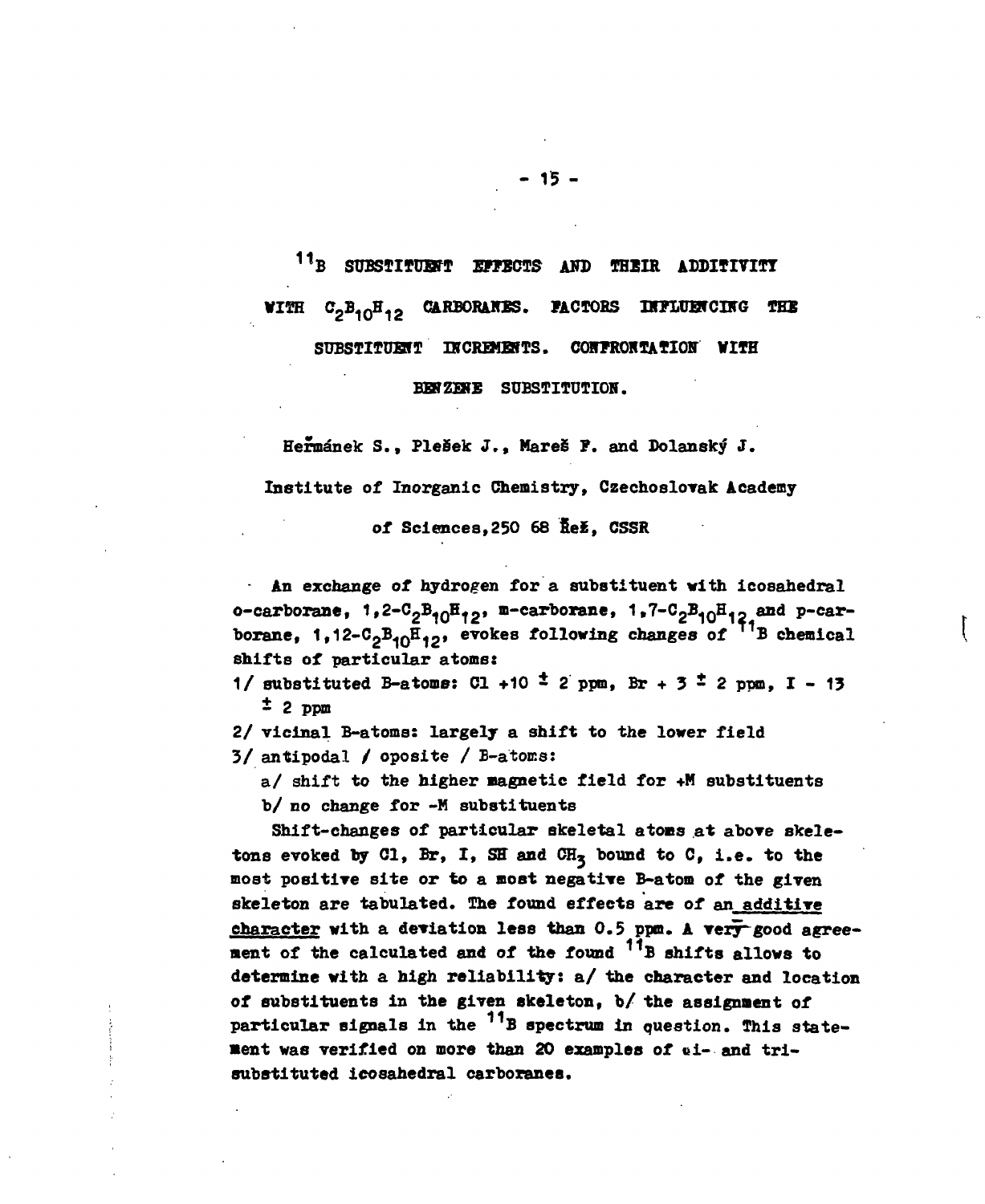**the only differences In additirity between calculated and found values were allways found at vicinally substituted skeletal atoms /deviation +0.6 to 2.0/ and at antipodally substituted skeletal atoms /deviation -0.8 to -2.2 ppm/. These deviations indicate both an existence of the mutual perturbatio in vicinal and antipodal positions.**

**In contrast to the antipodal effect which was several times described by us and confirmed by other authors, the vicinal effect was not studied in details. The present study has shown that the value of a "vicinal shift" / TS / depends on: a/ the character of the substituted sceleton**

**b/ the character of the substituent**

**c/ the electron density at the skeletal atom bearing the substituent: a decrease of the electron density by 0.1 e brings an increase of the ?S by ca 1.? ppm**

**d/ che electron density at the observed B - atom: an increase of the electron density by 0.1 e brings an Increase of the VS by ca 1.0 ppm.**

**Yhereas the effects a/ and b/ are analogous to those with** benzene derivatives, the c/ and d/ effects reveal a new featu**re, i.e. a very important influence of the charge of particular atoms on the extend of the change brought by a substituent. These effects are unobservable with benzene derivatives but have to appear with heteroaromates in which particular positions differ in electron density.**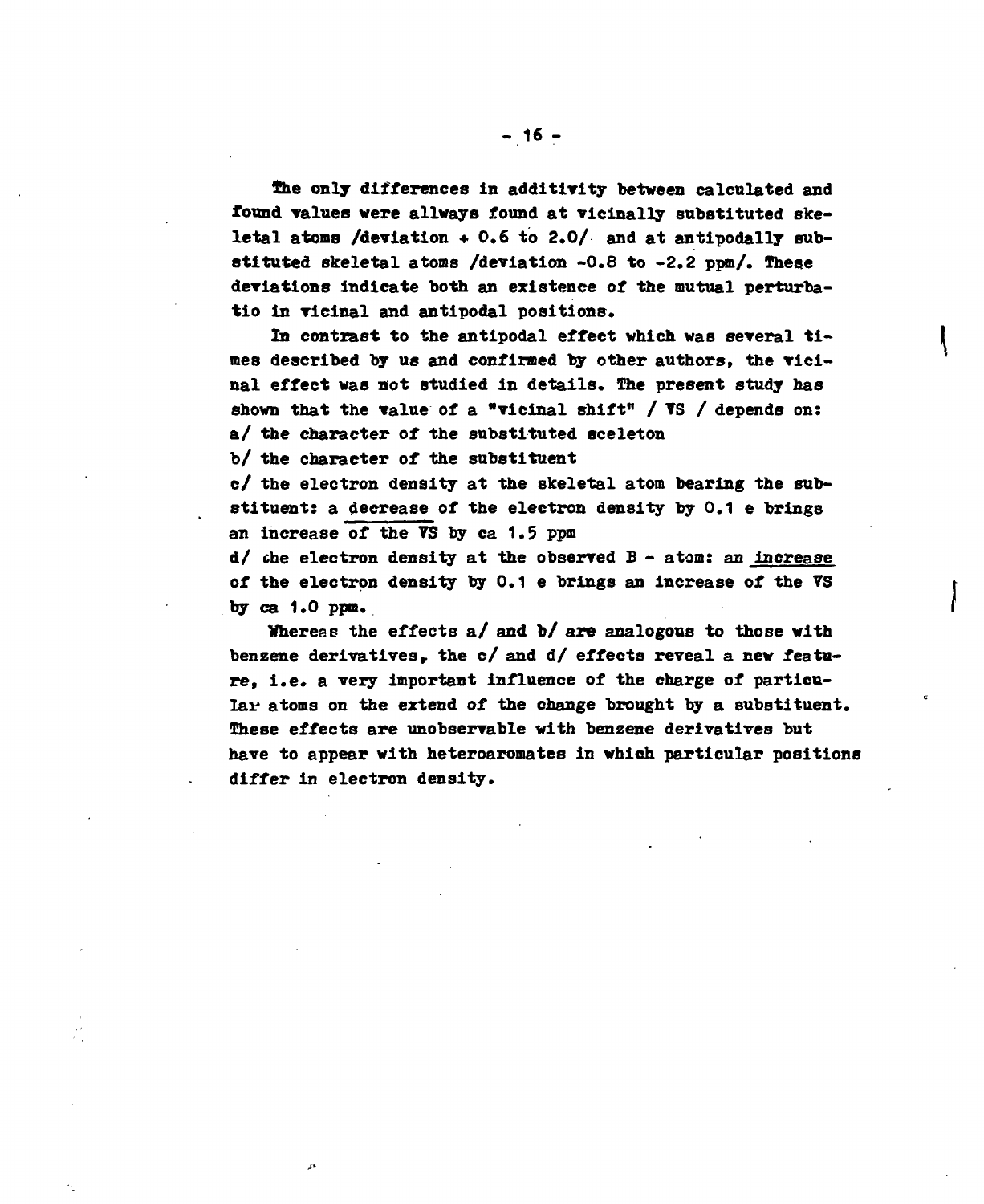#### **ON-LINE SIMULATION OF NMR LINE SHAPE**

**M.Holik<sup>8</sup>, J.Halamek<sup>b</sup>, Y.Zeman<sup>c</sup>**

**Lachema Brno, <sup>t</sup>^PT ÖSAV Brno, <sup>c</sup>Tesla Brno**

**A program for the computer AST 4300 was developed which enables to create desirable amount of Lorenzian curves directly on the screen of the 100 MHz NMR spectrometer Tesla BS 567\* The position, height and width, of simulated lines can be continuously varied to attain exact overlap with simultaneously screened experimental NMR signal.**

**NUB spectrometer Tesla BS 567 was modified to allow slow CW sweep rates so that the NMR line shape is not disturbed by ringing. Also the accumulation of CW spectra was made available.**

**Several exampes of use of this simulation technique will be presented ranging from a plain quantitative analysis of mixtures (compared to area integration) to the determination of a signal broadening caused by addition of relaxation reagent** Gd(fod)<sub>3</sub> or by intramolecular dynamic processes.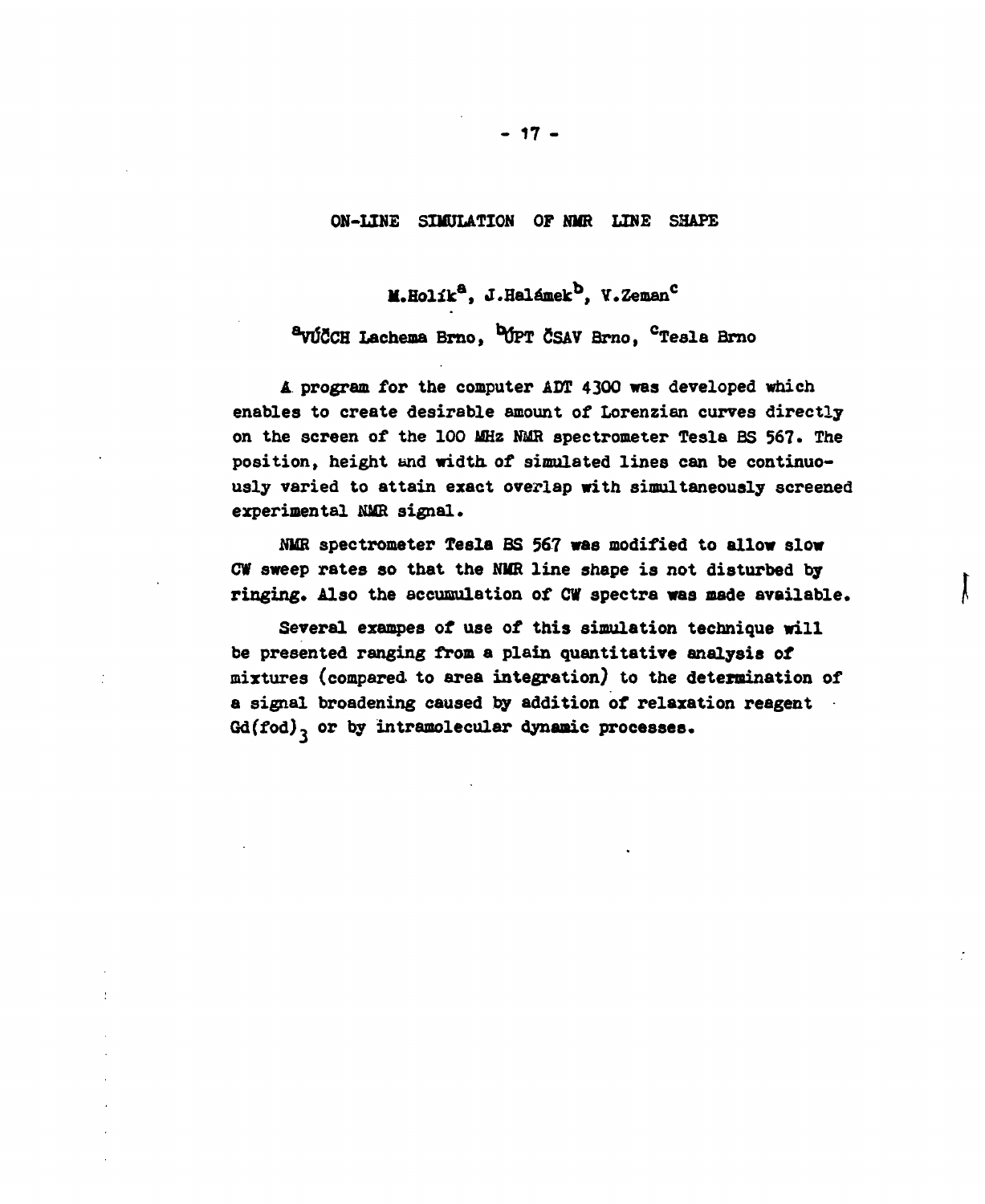#### **STUDY OP THE SELF-ASSIOCIATION OF n-ALCOHOLS BY NMR**

**S.Iglewski, I.Orszag, T.Veress**

**University of Chemical Engineering, Veszprém, Hungary**

**Experiments examining the self-association of n-propanol, n-butanol and n-pentanol were conducted in dilute solutions using quasi-inert solvents.**

**The mesurments were performed on a TESLA Model BS 487 C 80 MHz NMR instrument at several temperatures. The temperature of a solution was estabilished from the chemical shift of methanol's hydroxyl proton. The equilibrium and thermodynamic characteristics for each n-alcohol were determined on the basis of the temperature and concentration dependence of their hydroxyl proton chemical shift.**

**Concentration ranges were chosen such that only one type of associated species could be assumed in each solution.**

**The association equilibrium constants were calculated from the NMB data by using the proton chemical shift-dependent equa**tions derived by Lippert<sup> $/1/$ </sup>. In this way we determined that **the association number was approximately two in each case.**

**The entropy and enthalpy of the association were obtained from the temperature dependence of the chemical shifts and of the equilibrium constants. The correlation between the calculated values and the number of carbon atoms shows the same tendency as that reported for other alcohols**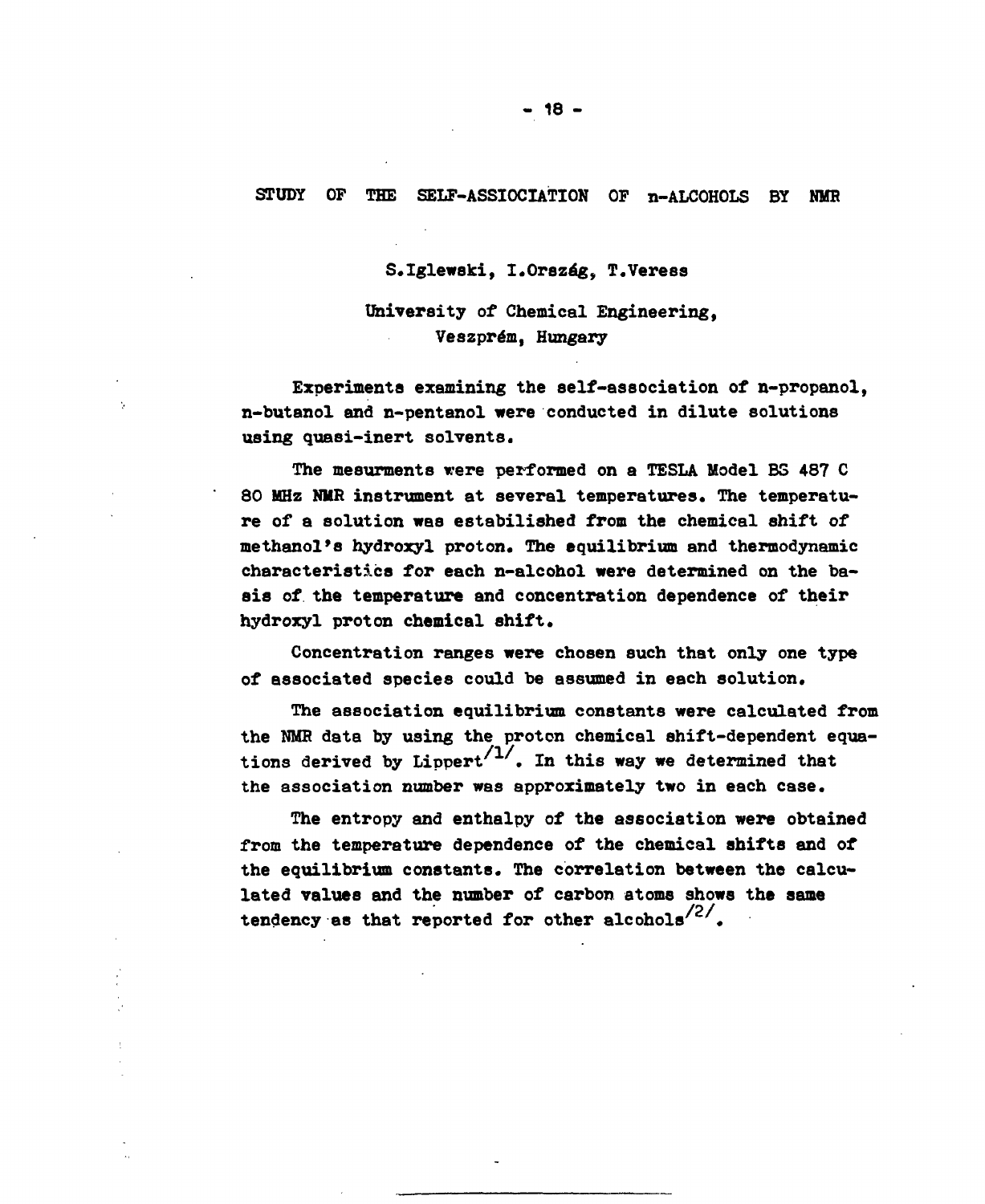#### **References**

 $\frac{1}{2}$ 

Ť  $\mathfrak{i}.$  /1/ Lippert, E.: Bunsenges. Phys. Chem. 1963, 67, 267.

/2/ Patterson, L.K., Hammaker, R.M.: Spectrochim. Acta **1967, £2A, 2333. ;**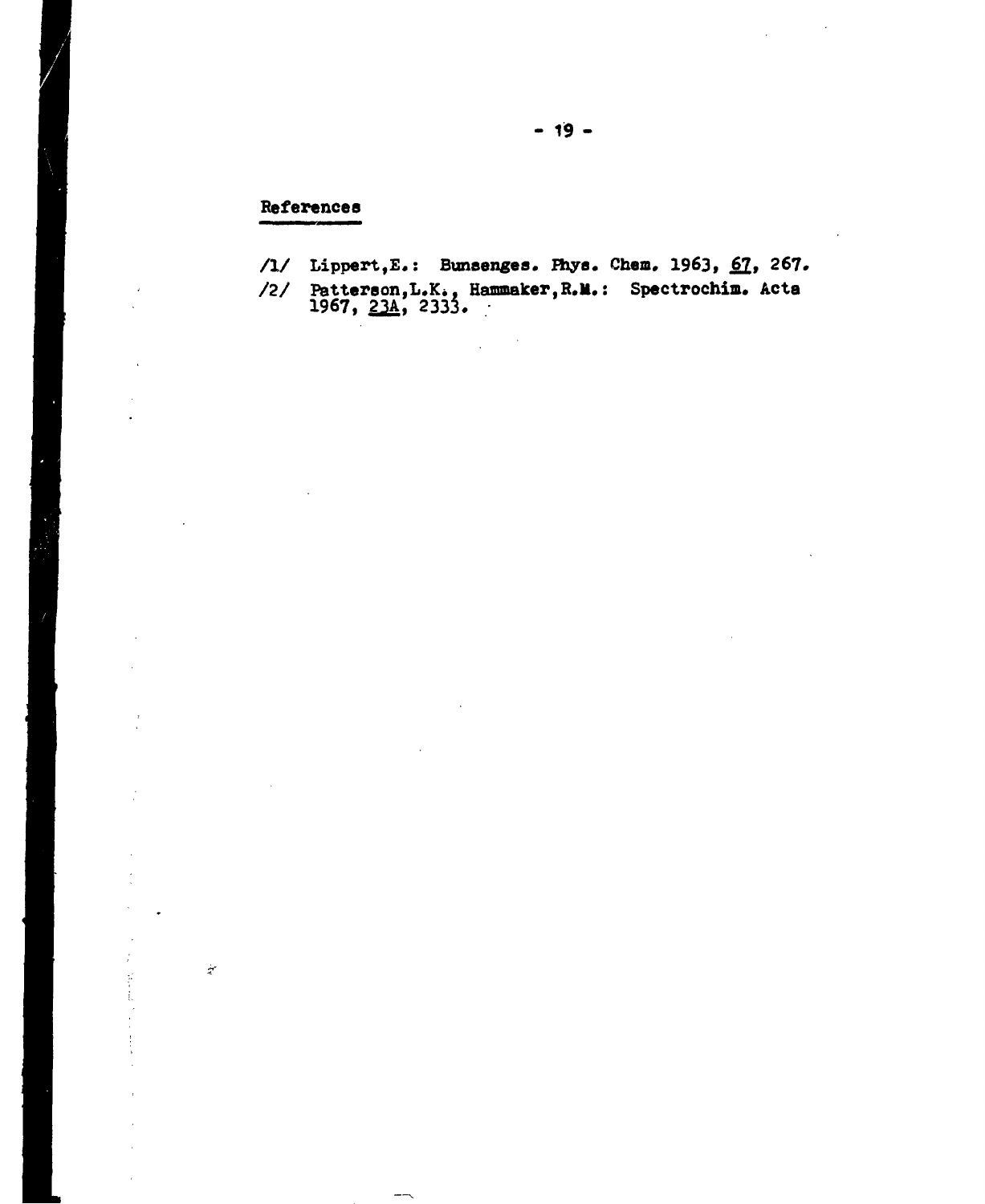**NMR STUDÏ OF ISOMERIZATION OF DIA1IANTANE-3-0NE OXUIE**

**J.Karhan, Z.Ksandr, A.Filipové**

УŊ,

**Department of Analytical Chemistry; Fraque Institute of Chemical Technology, 166 28 Praha**

The isomerization of Z- and E-form of diamantane-3-one oxi**me was studied by H NME spectroscopy. The rate constants of isomerization was measured from time dependence of concentration changes of isomer (Z and E) at 308, 318, 323 and 328 K. It was found the equilibrium constant of isomerization K is independent on the temperature range.**

**The Gibbs activation energy A G for the isomerization was calculated from the temperature dependency of rate constants by** using Eyring equation  $k = (k_{R^*}T/h) \cdot exp(-\Delta G^T/R_kT)$ . **ThedG\* obtained is 1,1.10<sup>5</sup> J/mol. This results is in accord with literature data and confirms the possibility of the isolation of both £, Z isomer reap.**

**- 20 -**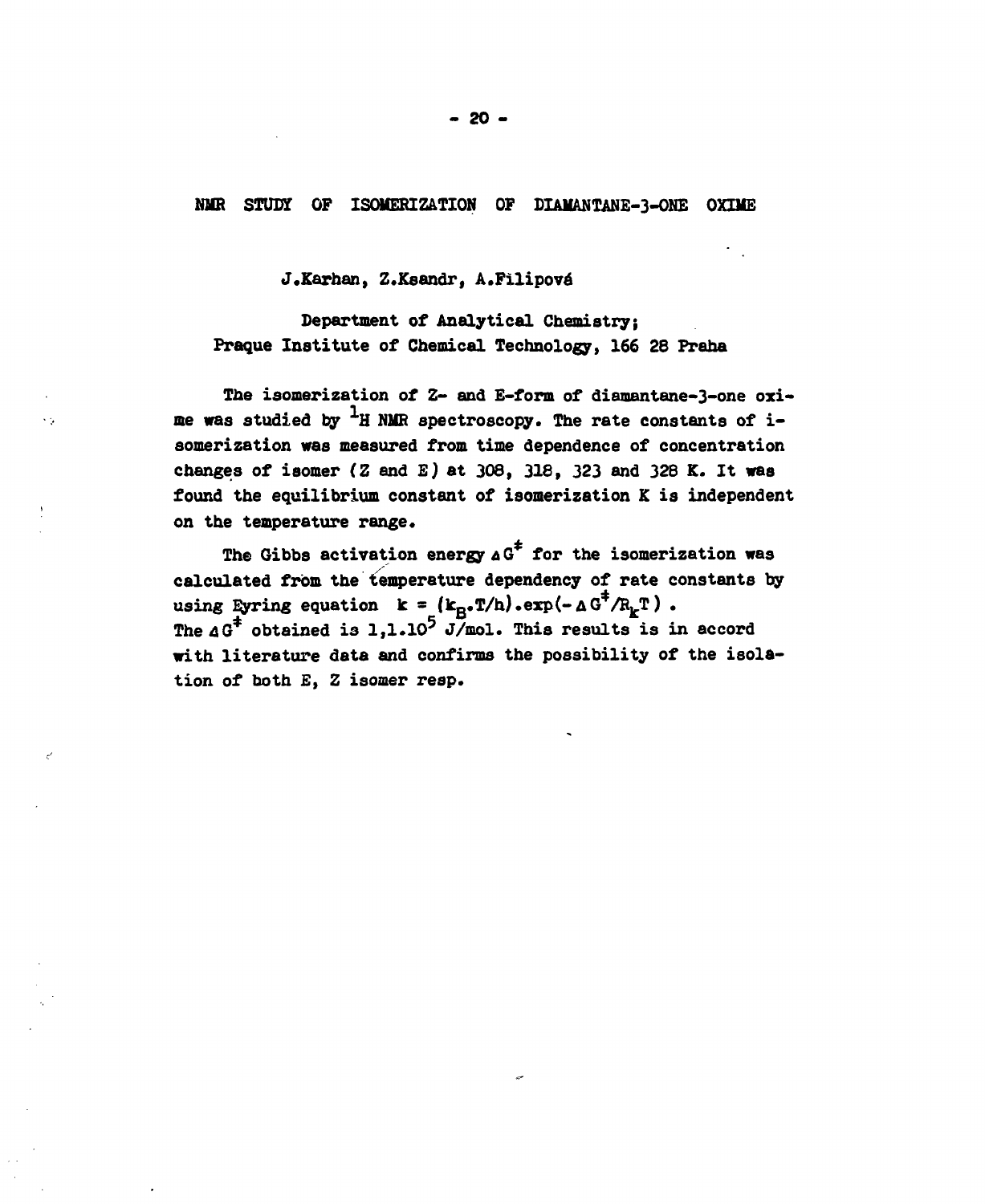# **1 3 C NMR SPECTRA OF OLIGOGLYCUHONIC ACID DERIVATIVES**

**BELATED TO BRANCHED 4-O-METHTLGLUCURONO 3GTLANS**

P.Kočiš, P.Kováč and J.Alfoldi

**- \***

## **Institute of Chemistry, Slovak Academy of Sciences, 809 33 Bratislava**

 $^{13}$ C BUR spectra of a series of synthetic 4-0-methyl- $\alpha$ and  $-A$ -D-glucuronic acid and  $A$ -D-xylopyranose-containing **oligoglycuronic acid (from aldobiouronic to aldopentaouronic acidj derivatives have been interpreted. The data extracted from the spectra can be used as an aid for signal assignments in the** <sup>13</sup>C NMR spectra of (4-0-methylglucurono) xylan type polysaccha**rides and related substances»**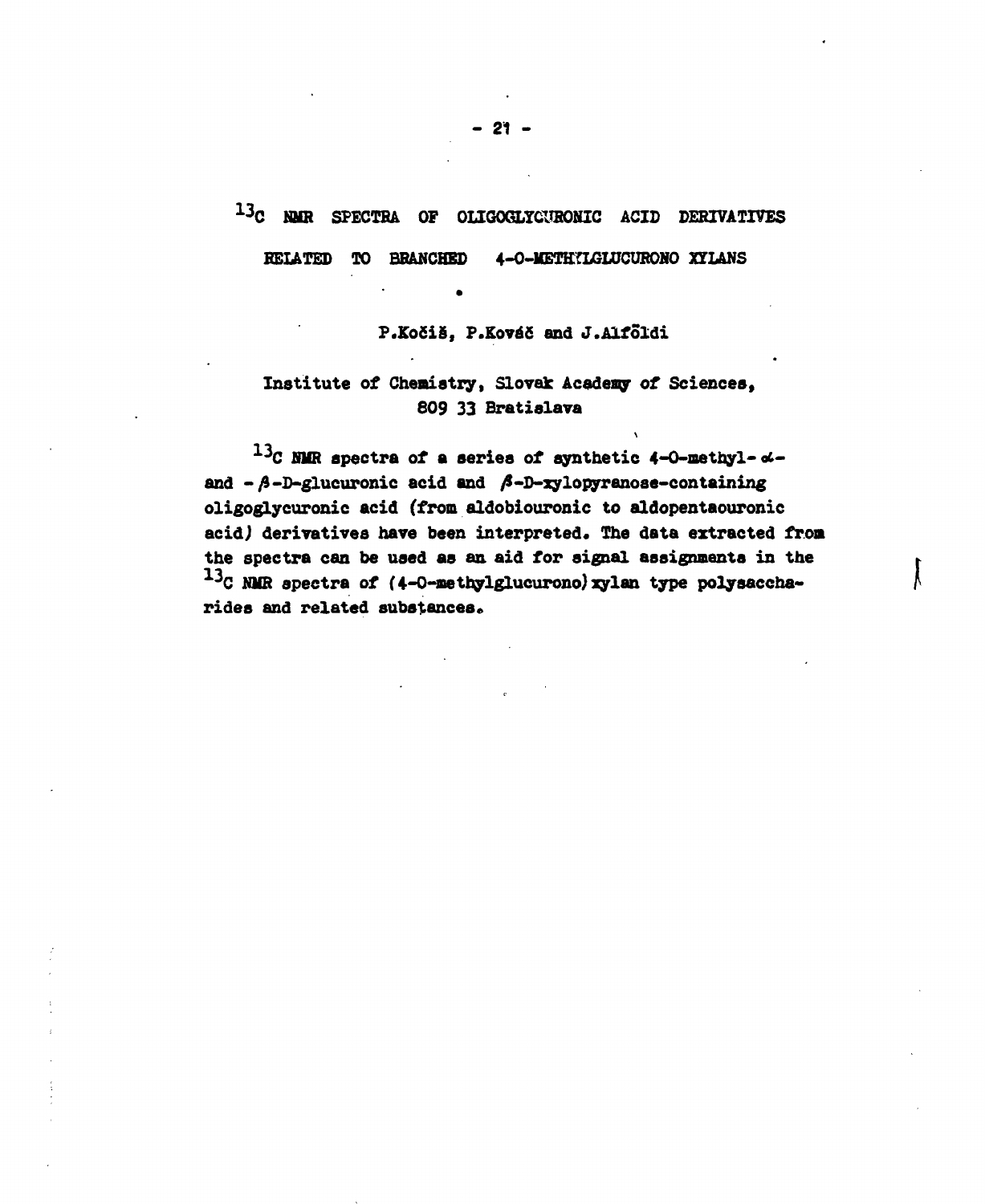#### **LAOCOON WITH THE GRAPHICAL INPUT/OUTPUT OF THE DATA**

**T.LiptaD<sup>a</sup>, V.Mlynarik<sup>b</sup>, R.Palovötk®**

# **faculty of Chemical Technology, Slovak Technical University 880 37 Bratislava**

**Czechoslovak Institute of Metrology, 834 22 Bratislava**

**LAOCOON with the slightly modified input and .output data is combined with the program TSIH, which displays experimental and simulated spectra simultaneously on the CRT screen. The shape of theoretical lines can be choosen (stick, Lorentzian, Gaussian or mixed). The assigment of the theoretical line numbers to the experimental frequencies is made by the means of the crosshair on the screen. The practical experience proved that the use of the LAOCOON with the graphical input/output capabilities (over the use of the standard LAOCOON) makes analysis of the NMR spectra more confortable and faster.**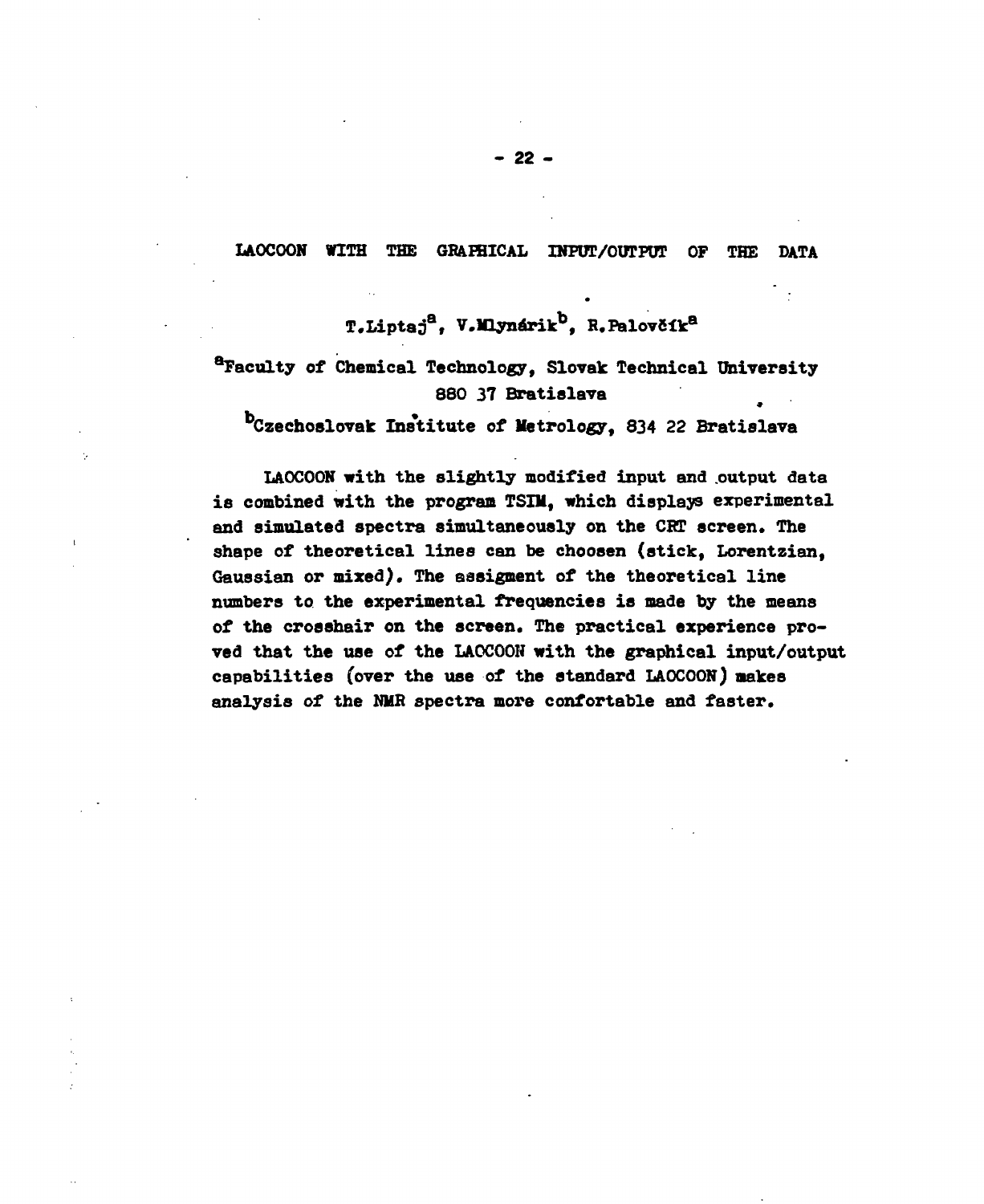#### **NMR STUOT OF COMPLEX FORMATION BETWEEN TiCl,**

**AND N-METHÏLATED HIGHER LACTAMS**

#### **J.Lóvy, R.Puffr, D.Doskoöilovó**

**Institute of Macroaolecular Chemistry Czechosloval Academy of Sciences, 162 06 Prague 6, Czechoslovakia**

**In connection with studies of the mechanism of cationic** polymerization of lactams catalyzed by Lewis acids, the inter**action of N-aethylated lactaas (L) with TiCl^ (M)was studied by NMR spectroscopy. Besides NMR the interaction of TiCl^ with** the rigid molecule 2-methyl-2-aza-bicyclo-(2,2,2)-octane-3-one **was also investigated by Raman spectroscopy fl)..The results** obtained in (1) were utilized in the interpretation of <sup> $+$ </sup>H and <sup>13</sup>C NMR spectra of higher lactams. It was found that all the studied lactams form with TiCl<sub>4</sub>, at mole ratios L:M>2, two ty**pes of complexes of composition ML^. The properties of these complexes in CDC1~ or tetrachloroethane-D2 solutions are practically independent of lactaa ring size for lactaas in cis configuration. For N-methylated lactama which are present in both cis and trans forms in solution, the dynamica of the cis-trans iaomerization reaction and the effect of Tid^upon this reaction were studied by analysis of the temperature dependence of NMR spectra. In the presence of TiCl., an increase of the rotation barrier about the amide bond of the complex-bound lactaa was observed, indicating an increase of the double-bond character of the amide bond in the complex.**

#### **Reference**

**A / J.Ló'vy, J.Stokr, D.Doskoöilové, R.Puffr, J. By bal, B.Schneider: J.Mol.Structure, in press.**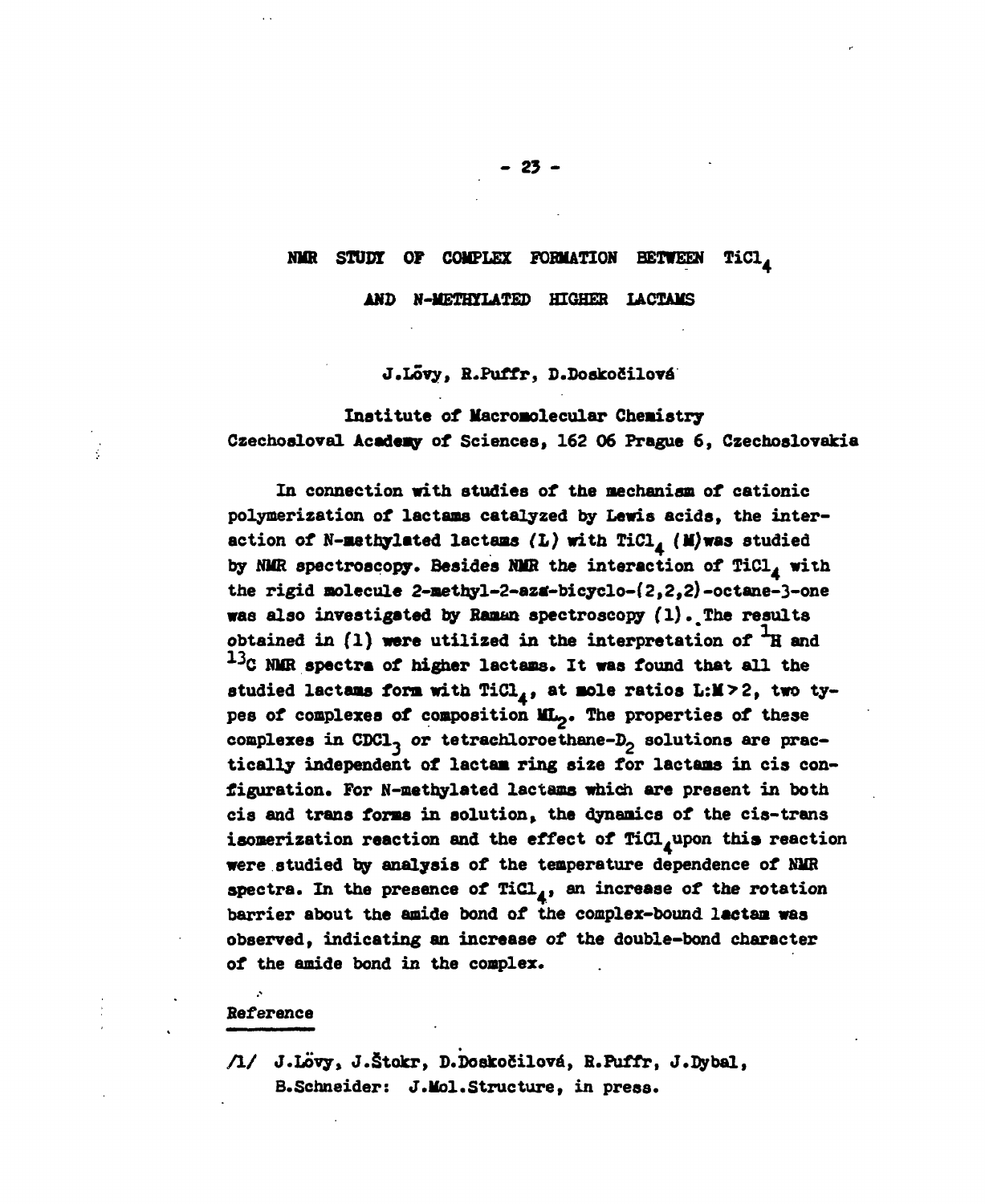# **1 3 C AND <sup>15</sup> N NIIR SPECTRA OF PHENYLHYDBAZONES**

**WITH INTRAHOLECUIAR HYDROGEN BONS**

#### **A.Igrëka, D.Snobl**

**Research Institute of Organic Synthese, 532 18 Pardubice**

The <sup>13</sup>C and <sup>17</sup>N NMR spectra of 2,3,4-pentanetrione 3-phe**nylhydrazone (I), dimethyl 2-phenylhydrazonepropanedioate (II), 2-phenylhydrazone-3-oxobutanoate (III) [(E) isomer first, than a mixture of (E) and (Z) isomersj, l-phenyl-3methyl-lH-pyrazole- -4,5-dione 4-phenylhydrazone (IV) and 1,2-naphtalenedione 1-phenylhydrazone 17) (in a mixture of tautomers with 1-phenyl**azo-2-naphtalenol) and their <sup>15</sup>N isotopomers were measured. The  $^{13}$ C and  $^{15}$ N chemical shifts and absolute values of the coupling  $\frac{1}{3}$   $\frac{1}{3}$   $\frac{15}{15}$   $\frac{15}{15}$  ),  $\frac{n}{3}$  ( $\frac{15}{13}$   $\frac{13}{2}$ ) and  $\frac{n}{3}$  ( $\frac{15}{15}$ ) are reported. The  $^{13}$ C chemical shifts of phenyl groups carbons exhibit relatively constant values in the compound  $I - IV \int \delta [C(1) - C(4)]$  : 141,2; 115,7; 129,3; 125,3;  $\pm$  0,5<sup>]</sup>. For the compound V representing **a mixture of azo and flydrazone form the content of latter has** been calculated from  $^{15}$ N chemical shifts of both nitrogen atoms **and from <sup>3</sup> C chemical shifts of phenyl group carbons. The cal**culations gave very similar results.

#### **References**

ŷ

**A.IyCka: Coll. Czech. Chem. Coanun., in press A.lySka, S.Snobl: submitted for publication A.I^Ska, D.Snobl, V.Machóöek, H.VeSefa: submitted for publication**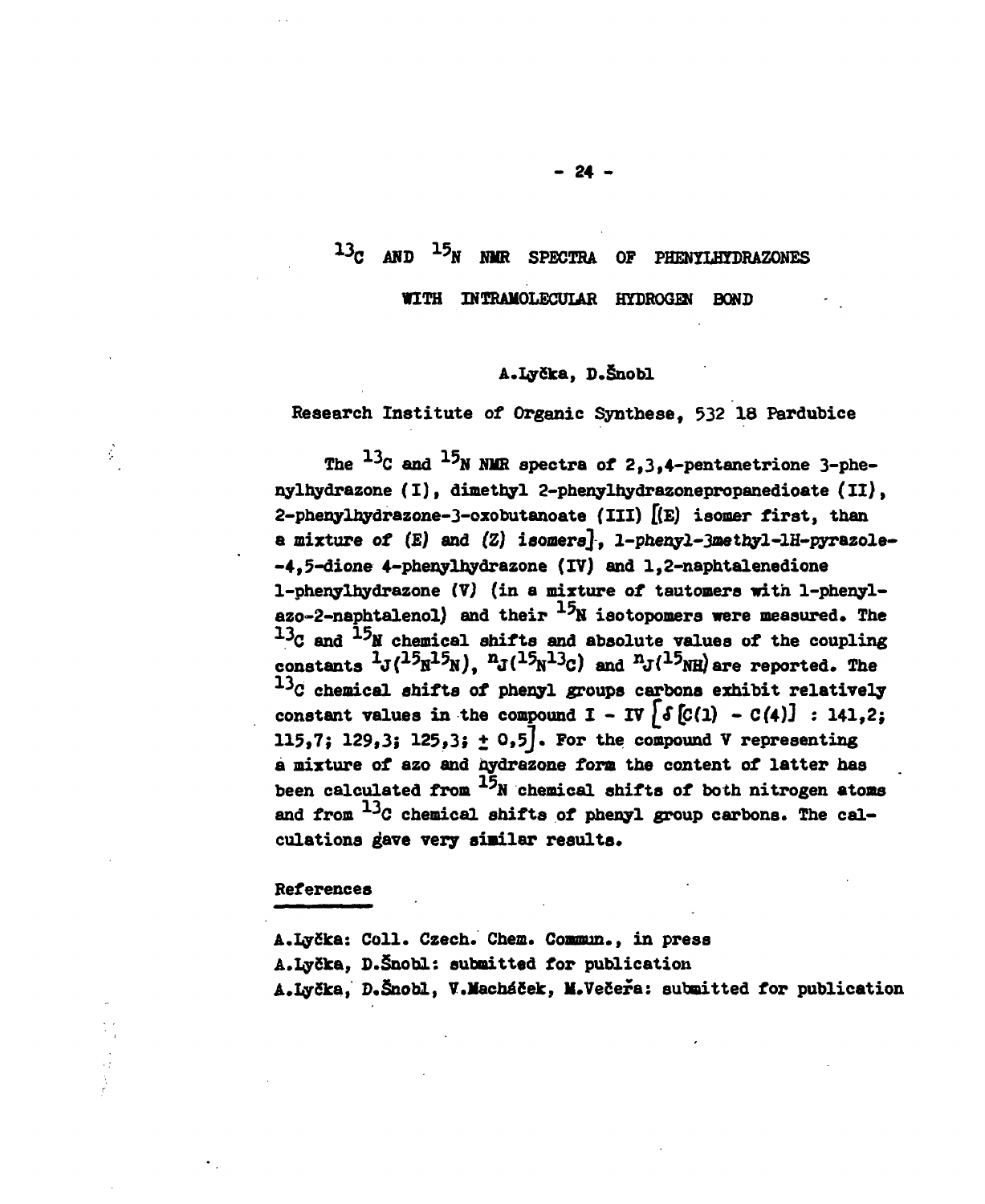**MINICOMPUTER-BASED <sup>13</sup>C/<sup>1</sup>H NMR SPECTRA INTERPRETATION**

# **V.Mlynérik<sup>8</sup>, J.Bella<sup>b</sup>**

**Czechoslovak Institute of Metrology, 834 22 Bratislava faculty of Chemical Technology, Slovak Technical University, 880 37 Bratislava**

**Use of a medium-sized minicomputer equipped with a medium- -sized disk storage unit for NMR spectra interpretation is described. The interpretation system is based on two independent** reference data files for <sup>13</sup>C and <sup>1</sup>H NMR spectra. Coding of che**mical structures is based on a modified linear notation system. Data retrieval can be performed by means of two different search keys, spectral and structural. In the spectral search mode, all spectra exhibiting a reasonable degree of similarity to the input set of spectral parameters will be retrieved. In the structural search mode, the structures having reasonably large structural fragments in common with the sample structure will be found.**

**To allow the visual comparison, the input and retrieved** <sup>13</sup>C spectra can be reconstructed from their parameters and dis**played on the graphic CRT terminal. With this file search system, mutual assignment of subspectra and substructures can be achieved effectively.**

₫.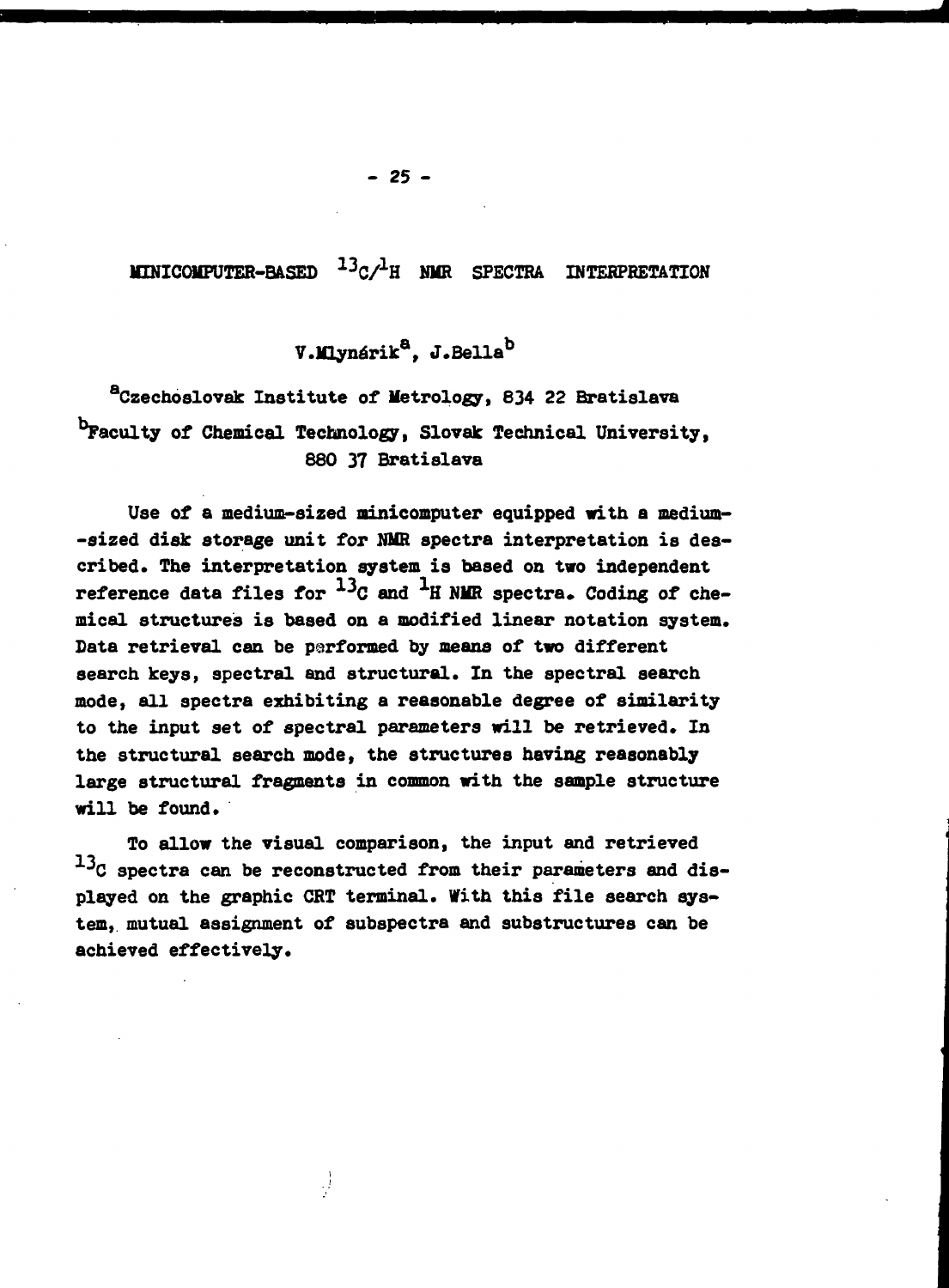**AND <sup>A</sup> H HMR STUDIES ON AROMATIC AZOMETHINES /!/**

C. Perez<sup>b</sup>, K.D. Schleinitz<sup>8</sup>, E. Gründemann **•Humboldt-Univereity of Berlin, GDR TJniversity of Habana, Cuba <sup>c</sup>Academy of Sciencest GDR**

We have investigated the  $^{13}$ C and  $^{1}$ H NMR spectra of 5 ae**ries of 45 aromatic azoaethines, p-subatituted in ring A.**



It could be shown, that the  $^{13}$ C SCS of these compounds are quite **normal in neutral solution\* Analogous positions in the compounds show a good correlation of chemical shifts with HAMMETT substituent constants or F and R values of SWAIN and LUPTON respectively. The well known alternation-effect of chemical shift in order to conjugative and nonconjugative positions is to be seen in all compounds. These results are good comparable with quantum chemical CNDO/2 calculations.**

The <sup>1</sup>H chemical shifts generally correlate good with the <sup>13</sup>C shifts. Only the  $\alpha$  positions show a incomparable dependen**ce** of  $^{1}$ H and  $^{13}$ C SCS.

**- 26 -**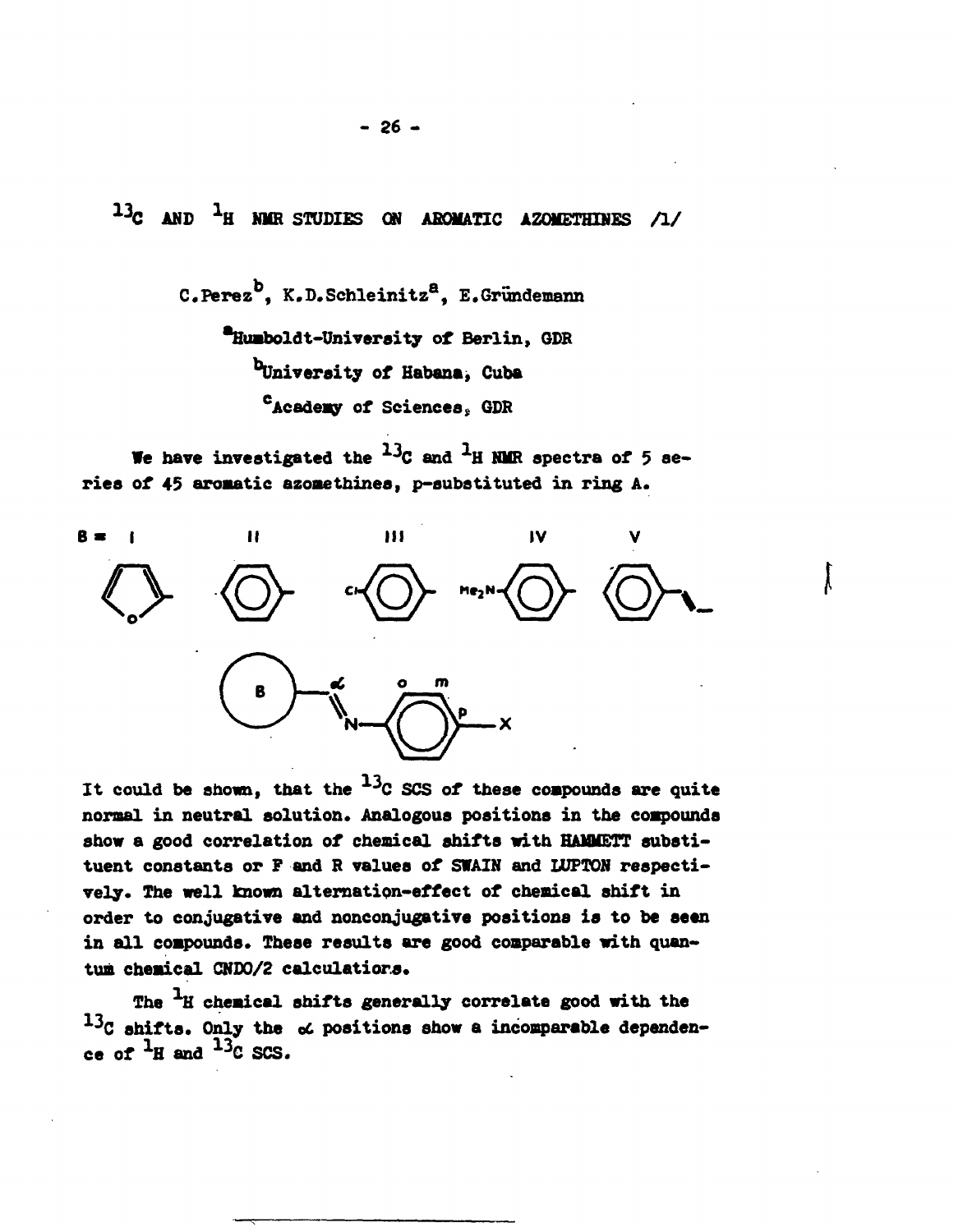#### **ICOMPÜTER-BASED <sup>13</sup> C/<sup>1</sup> H NMR SPECTRA INTERPRETATION**

# **V.ldynarik<sup>a</sup>, J.Bella<sup>b</sup>**

**<sup>a</sup>Czechosl Institute of Metrology, 834 22 Bratisl faculty of Che Technology, Slovak Technical ü sity, 880 37 Bratislava**

**Uae of a medium- ed minicomputer equip with a medium- -sized disk storage uni r NMR spectra in retation is described. The interpretatio stem is base two independent** reference data files for  $\frac{1}{1}$  d  $\frac{1}{1}$  NMR ctra. Coding of che**mical structures is based on ifi inear notation system.** Data retrieval can be performed a of two different **search keys, spectral and structu In the spectral search mode, all spectra exhibiting a le degree of similarity to the input set of spectral will be retrieved. In the structural search mode, struc having reasonably large structural fragment common wi e sample structure will be found.**

To allow the vi comparison, the inp d retrieved<br><sup>13</sup>C spectra can be onstructed from their p ters and d **enstructed from their p** ters and dis**played on the gr c CRT terminal. With this fi arch system, mutual as ent of subspectra and substruct can be achieved eff ±vely.**

> t t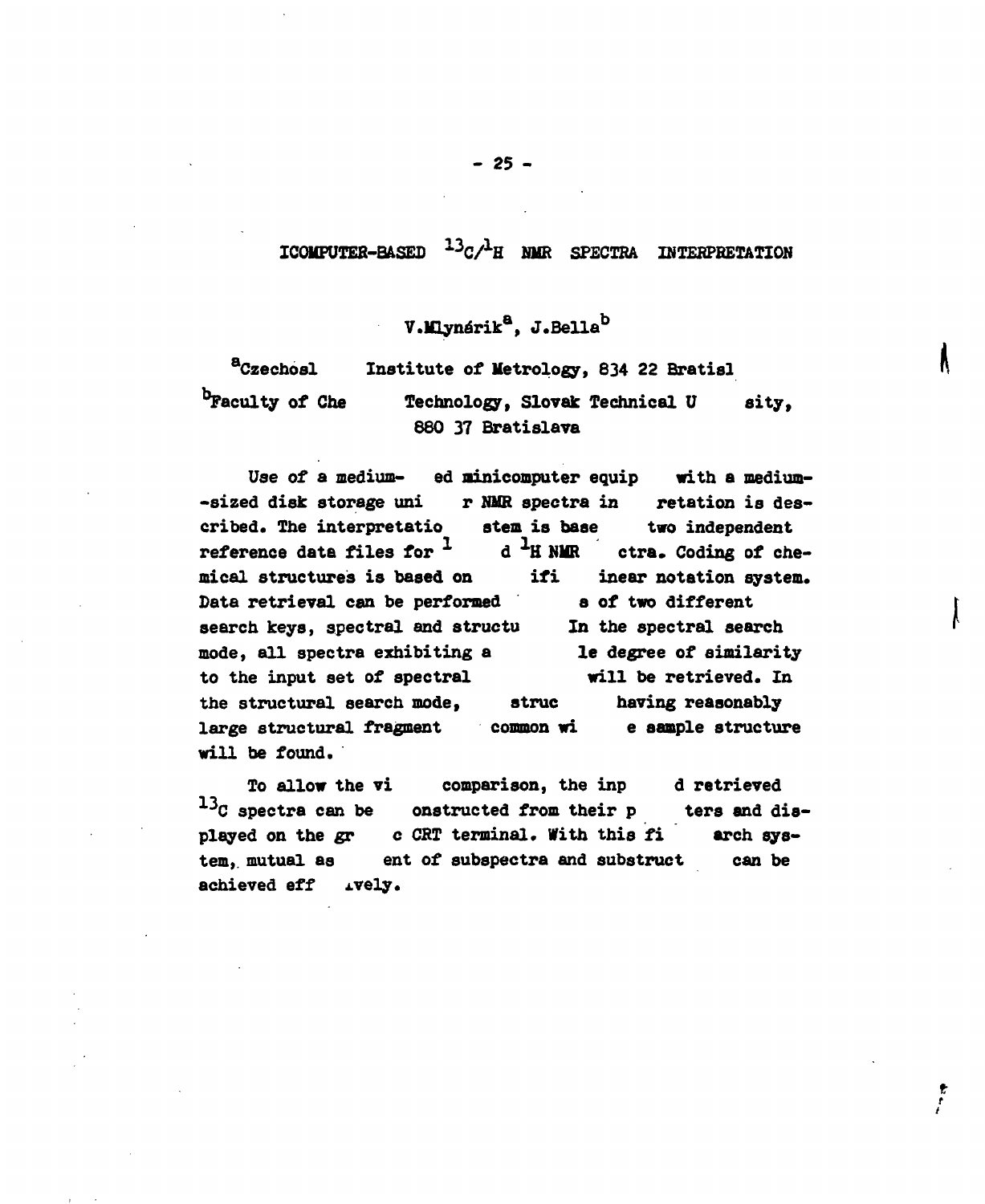We have discussed these exceptions as to be founded in the **ratio of different shielding effects:**

 $\delta^{\prime}_{\text{disrect}}$  causes a shielding of  $H_{\alpha}$ , but  $\delta^{\prime}_{RS}$  (ring current effects of ring  $A$ ) and  $\delta$  (van der Waals) have the opposite, **deshielding, effect.**

In TFA-d-solutions the  $^{13}$ C and  $^{1}$ H SCS are in good correlation to substituent constants for all positions.

#### **Reference**

 $\frac{3}{2}$ 

**/ I/ Carlos Perez Martinez: Dissertation, Humboldt-University of Berlin, 1979**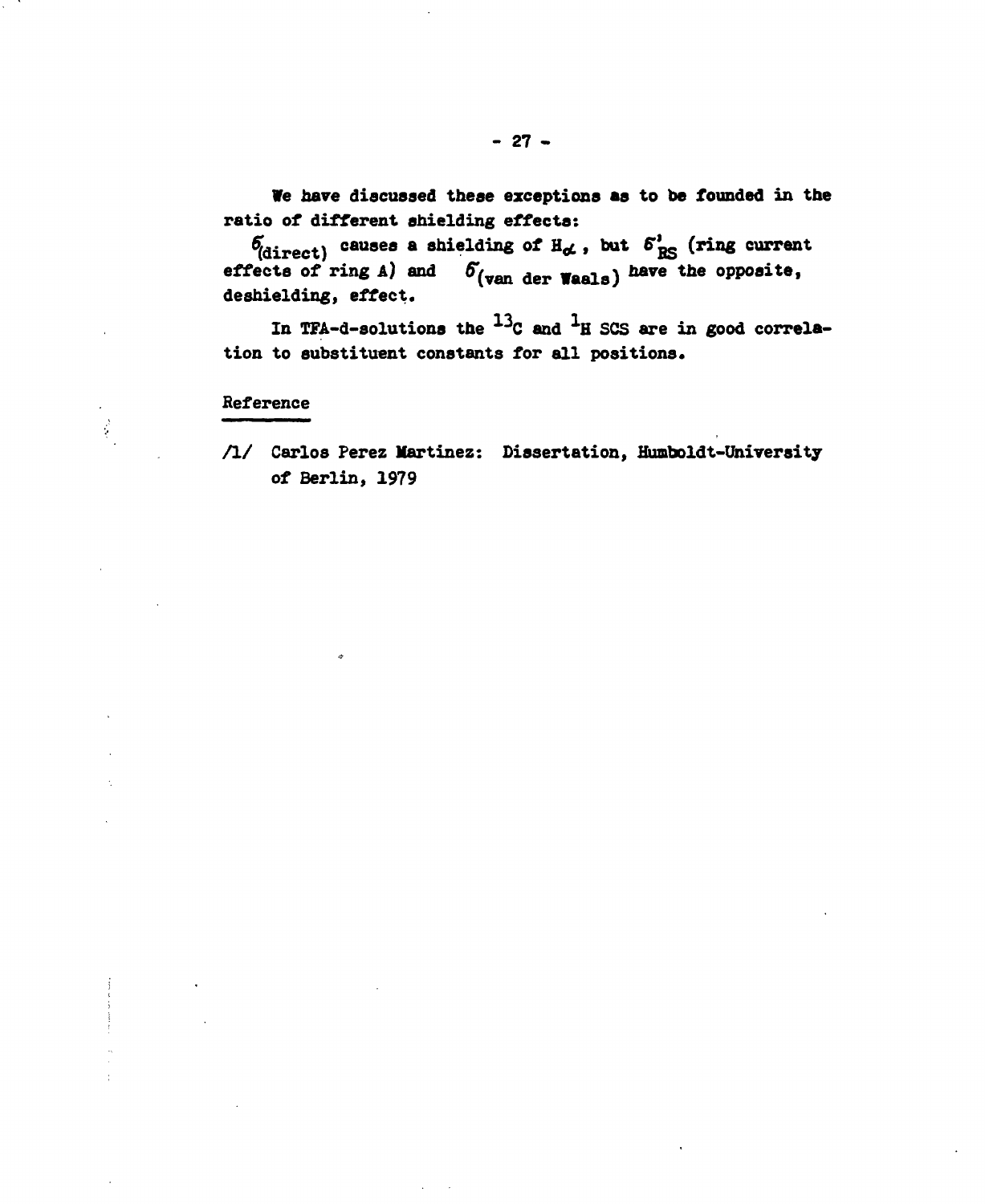# **UULTINUCLEAR NHR STUDY OF SIX-MEMBEBED KETEROABCMATIC CATIONS**

#### **L.Radios, P.Sendor**

### **NMR Laboratory, Central Research Institute of Chemistry H-1525 Budapest, P.O. Box 17, Hungary**

**High-resolution NMR spectra of six membered heteroaroma**tic cations,  $[C_5H_5X]^+$  (where  $X = 0$ , S,. Se, N-R), have been re**corded and the isotropic values of spectral parameters for spin 1/2 nuclei determined. These include the magnitudes and rela-** $\frac{1}{2}$  **i**  $\frac{1}{2}$  **c**  $\frac{1}{2}$  **c**  $\frac{1}{2}$  **c**  $\frac{1}{2}$  **c**  $\frac{1}{2}$  **c**  $\frac{1}{2}$  **c**  $\frac{1}{2}$  **c**  $\frac{1}{2}$  **c**  $\frac{1}{2}$  **c**  $\frac{1}{2}$  **c**  $\frac{1}{2}$  **c**  $\frac{1}{2}$  **c**  $\frac{1}{2}$  **c**  $\frac{1}{2}$  **c**  $\frac{1}{2}$  **1 3 C - 1 5 N, <sup>71</sup>Se - <sup>1</sup> H, <sup>71</sup>Se - 1 3 C as well as one-bond and three-bond <sup>3</sup> C - <sup>3</sup> C coupling constants. The results are discussed in terms of electronic structure of the charged molecules.**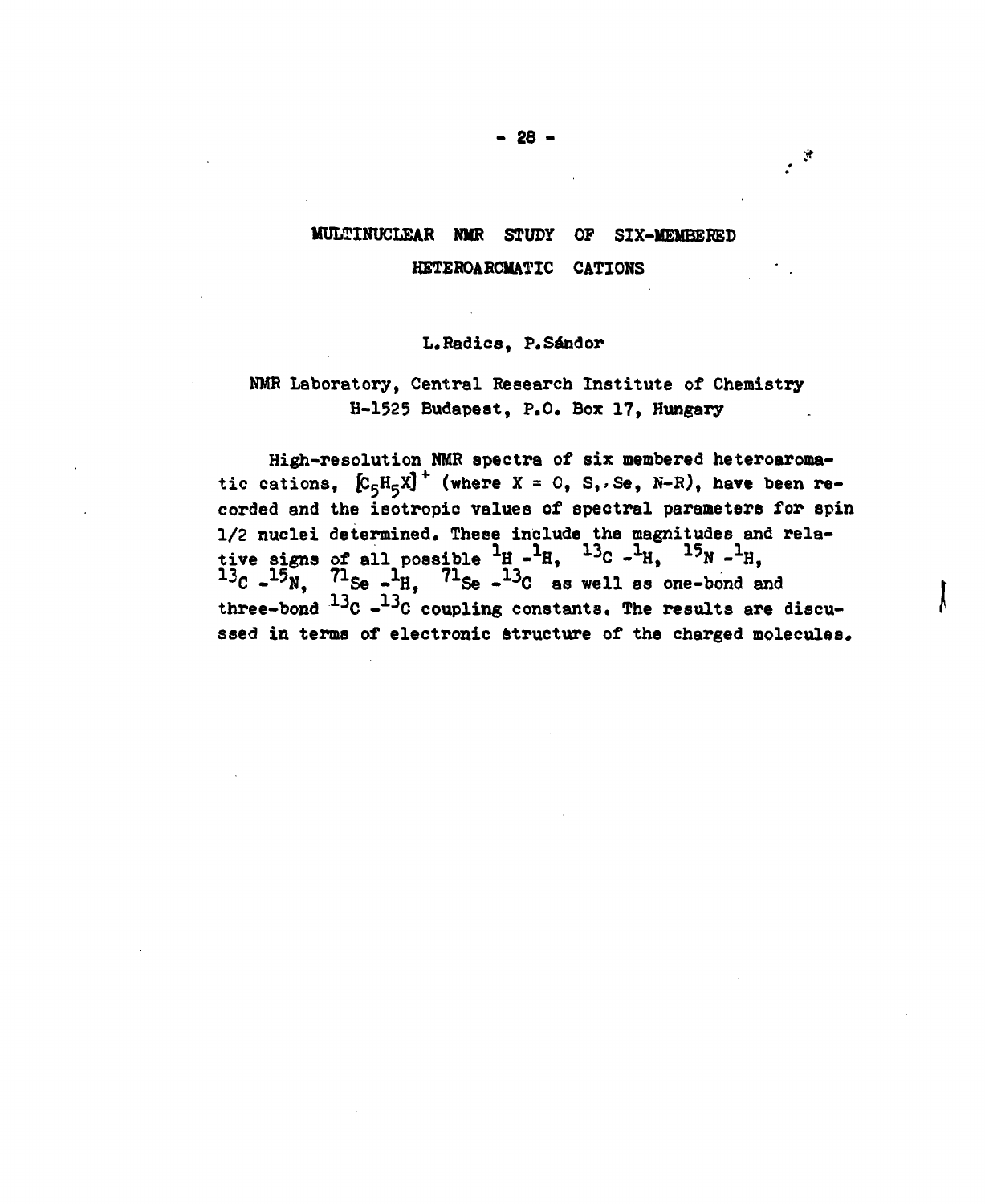# **13C MIR SPECTRA OF AZACHALCONES**

**\*" M.ltemko<sup>0</sup>, T.Liotaj<sup>a</sup>, V.Mlynarik<sup>b</sup>**

**^Central NlfR Laboratory, Faculty of Chemical Technology, Slovak Technical University, 880 37 Bratislava Czechoslovak Institute of Metrology, 834 22 Bratislava Pharmaceutical Faculty, Gomenius University, 880 34 Bratislava**

The <sup>13</sup>C NMR spectral parameters were obtained for chalcone **and a series of aza- and diazachalcones. From the values of**  $\frac{3J}{J}$ ( $C_1$ , -  $H_2$ ) coupling constants the dihedral angles between the **carbonyl group and double bond plane in several derivatives were estimated. The experimental NUR data, in agreement with the quantum-chemical PCILO calculations, show that in the case of 2'- asachalcone the most probable conformation is s-cis. For**  $3'$ - and  $4'$ - azachalcones the values of  $3J(C_1, -E_4)$  indicate **the non-planar conformation which is also in accord with PCILO results\***

i!»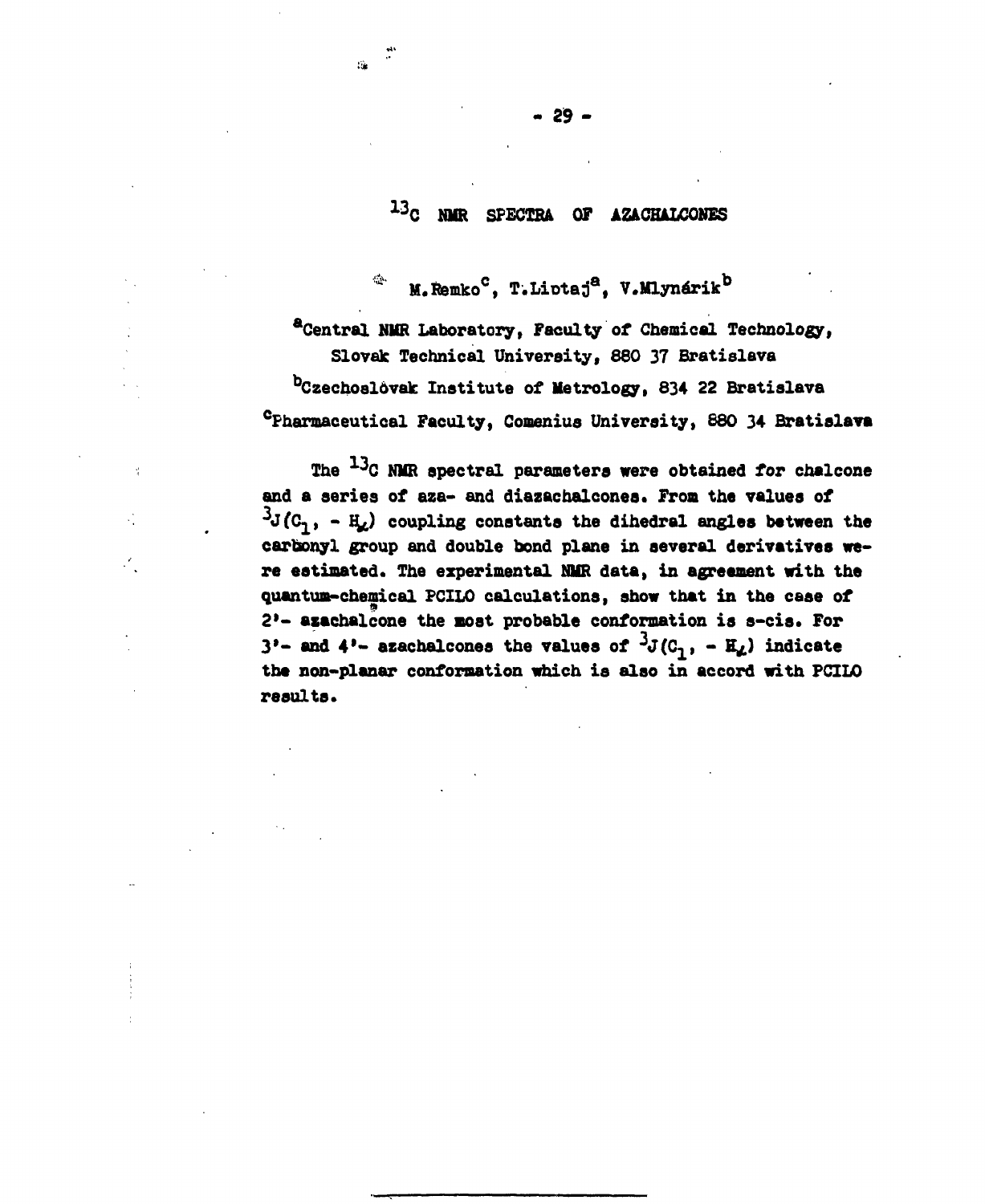#### **INTERNAL ROTATIONS IN THE SILOXANE**

## **A.Samoson, T.Saluvere, E.Lippmaa, <sup>a</sup>G.Engelhardt**

**Institute of Chemical Physics and Biophysics, Estonian Academy of Sciences, Tallinn, U.S.S.R. Central Institute of Physical Chemistry, Academy of Sciences GDR, Berlin**

**The ^ 0 and <sup>29</sup>Si spin-lattice relaxation rates and nuclear Overhauser enhancemets were measured in degassed siloxane**  $T^{Ph}M_2$  in the temperature range from 250K to 350K. **A "Bruker" NMR spectrometer CXP-200 was used. From the separated relaxation contributions due to the intramolecular dipole-dipole interaction of <sup>13</sup> C and" <sup>29</sup> Si nuclei with \*H and quadrupole interaction of '0 nuclei internal rotation rates** around  $\sin^T$ - $C^{Ph}$ ,  $\sin^M$ - $\theta$  and  $\sin^M$ -  $C^M$  axis are determined. **The diffusional rotation and jump models for the description of 0 - SiMe-, motions are discussed.**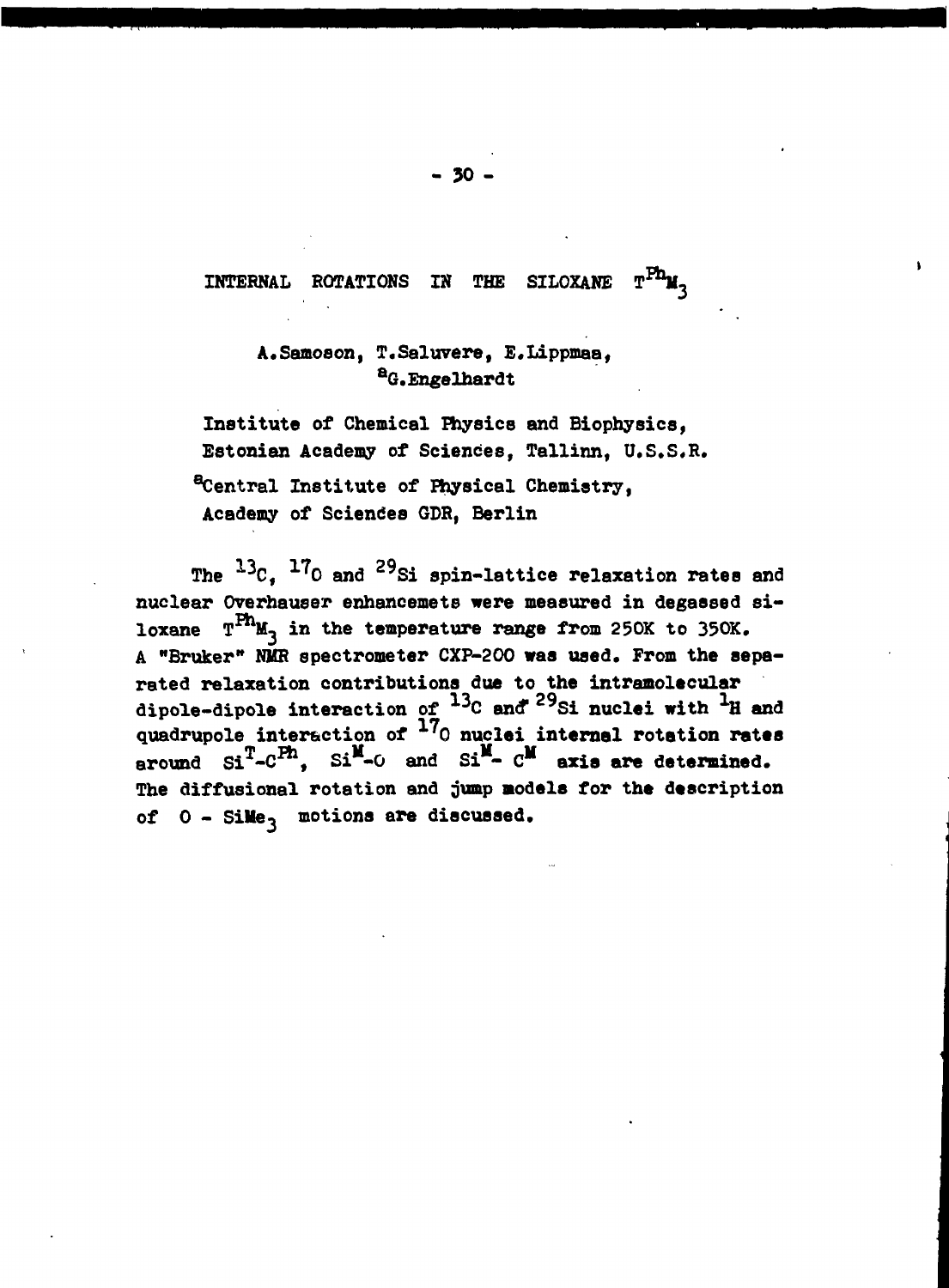**hl ANC <sup>31</sup> P NMR SPECTROMETRIC STUDIES**

#### **ON DIPHENYLPHOSPHINYL STILBENES.**

**DIPHENÏLPHOSPHINTL STYKEHES AND THIODIPHENYL STEHENES /!/**

**K.D.Schleinitz<sup>a</sup>, H.Koppel<sup>8</sup>, D.Gloyna , K.G.Berndt**

**<sup>a</sup>Abteilung Strukturanalytik, ^Wissenschaftsbereieh Organische Chemie Humboldt Universiteit Berlin, Sektion Chemie, DDR**

**In connection with photochemical investigations we carried through n.m.r. measurements of substituted stilbenes (I) and styrenes (II, III)**

$$
R = \bigodot_{PQ} - PO (Ph)_2
$$
  
or 
$$
CR_A = CH_B - R
$$
  

$$
R = \bigodot_{PQ} -PO (Ph)_2
$$
  

$$
-PS (Ph)_2
$$
II

**In the case of the compounds I it is to be aeen, that the SCS of X** ends before phosphorus,  $\delta_p$  is nearly constant. The position **£L is not sensitiv to variation of the substituents X» In position Hg we found a correlation to Hammett constants» The styrenes II show a significantly influence of X to phosphorus.** The deshielding of the proton  $H_A$  and  $H_B$  in II and III is greater **than in I, due to the nearer position of the electron acceptor group. The greater sensitivity of H^ and H Q in II and III due to variation of X and the good correlation coefficients show, that these styrenes are in better agreement to the model of polymethin** structure than other analogous styrenes, e.g. with  $R^2 - CN$ ,  $-NO_2$ <sup>2</sup> or -SO<sub>2</sub>CH<sub>3</sub>.

**/!/ K.O.Berndt: Dissertation, Berlin I960**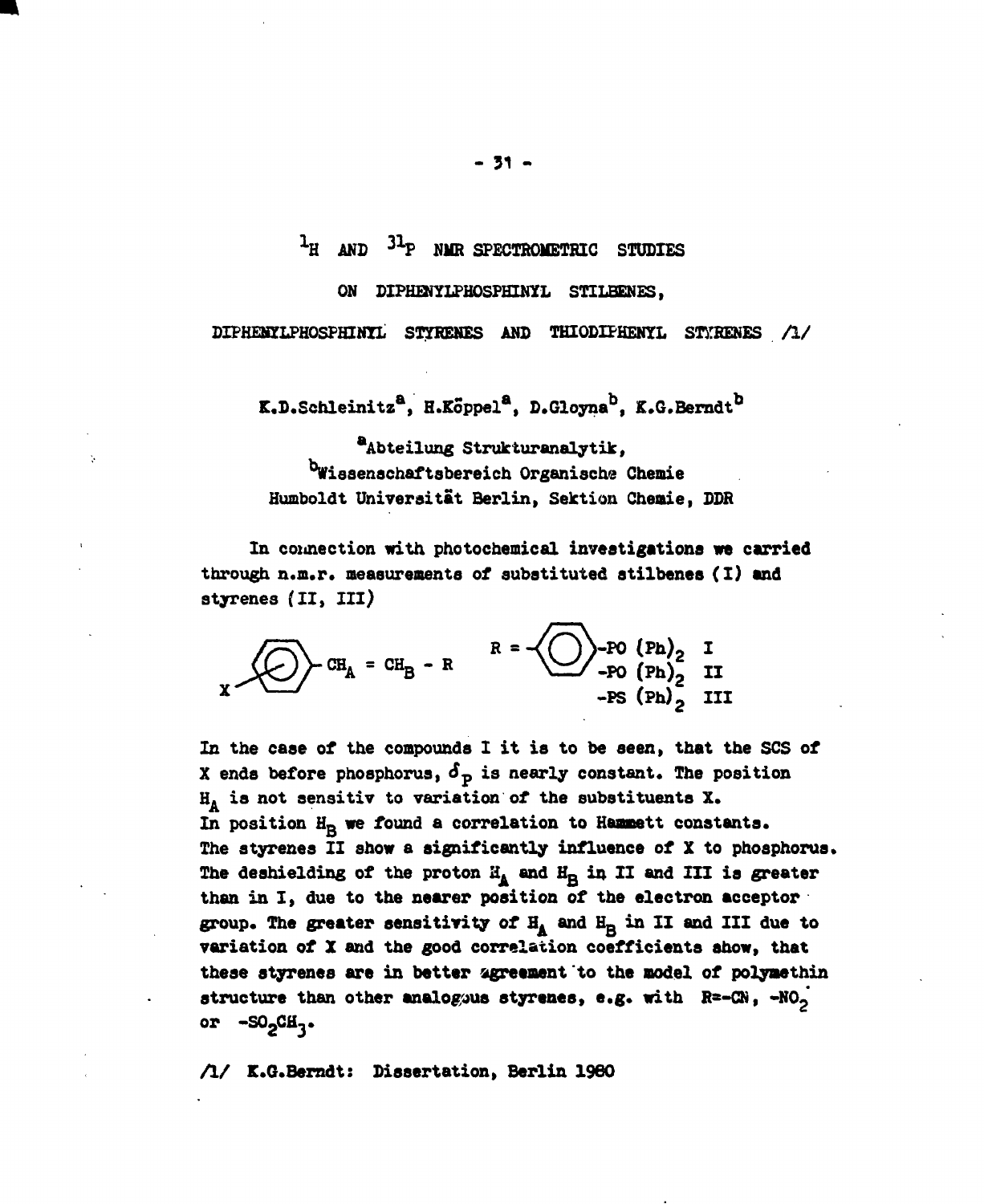**2 9 Si UUR MAR STUDY OF FbO..SiO2 GLASS CRYSTALLIZATION**

**J.Schraml<sup>8</sup>, E.Lippmaa , R.Teeaar<sup>b</sup>, A.Samoson<sup>b</sup>, J.Gotz<sup>0</sup>**

**<sup>a</sup>Institute of Chemical Process Fundamentals, i Czechoslovak Academy of Science, 165 02 Prague 6 Institute of Cybernetics, Estonian Academy of Science, Tallinn <sup>0</sup>Joint Laboratory for Silicates, Czechoslovak Academy of Science, Prague 6**

**Since glasses lack long-range order their structure and phase transitions cannot be elucidated by X-ray, by conventional NMR they can be studied pnly indirectly, i.e. by comparison of model calculations with the observed lineshapes or higher moments. .**

**High speed magic-angle rotation of glass samples in super- \*** conducting magnet yields high-resolution<sup>29</sup>Si NMR spectra. Using **this technique glasses of formulas PbO.SiOg, (PbQ)2.Si02 and (Pb0)4.Si02 were studied and the effects of thermal treatement followed. Crystallization of PbO.SiO2 glass has been found to be a complex process leading to a structure identical with that of** mineral alamosite. The <sup>29</sup>Si NMR spectrum of crystalline alamosite consists of, three lines in agreement with the structure as determined by X-ray diffraction.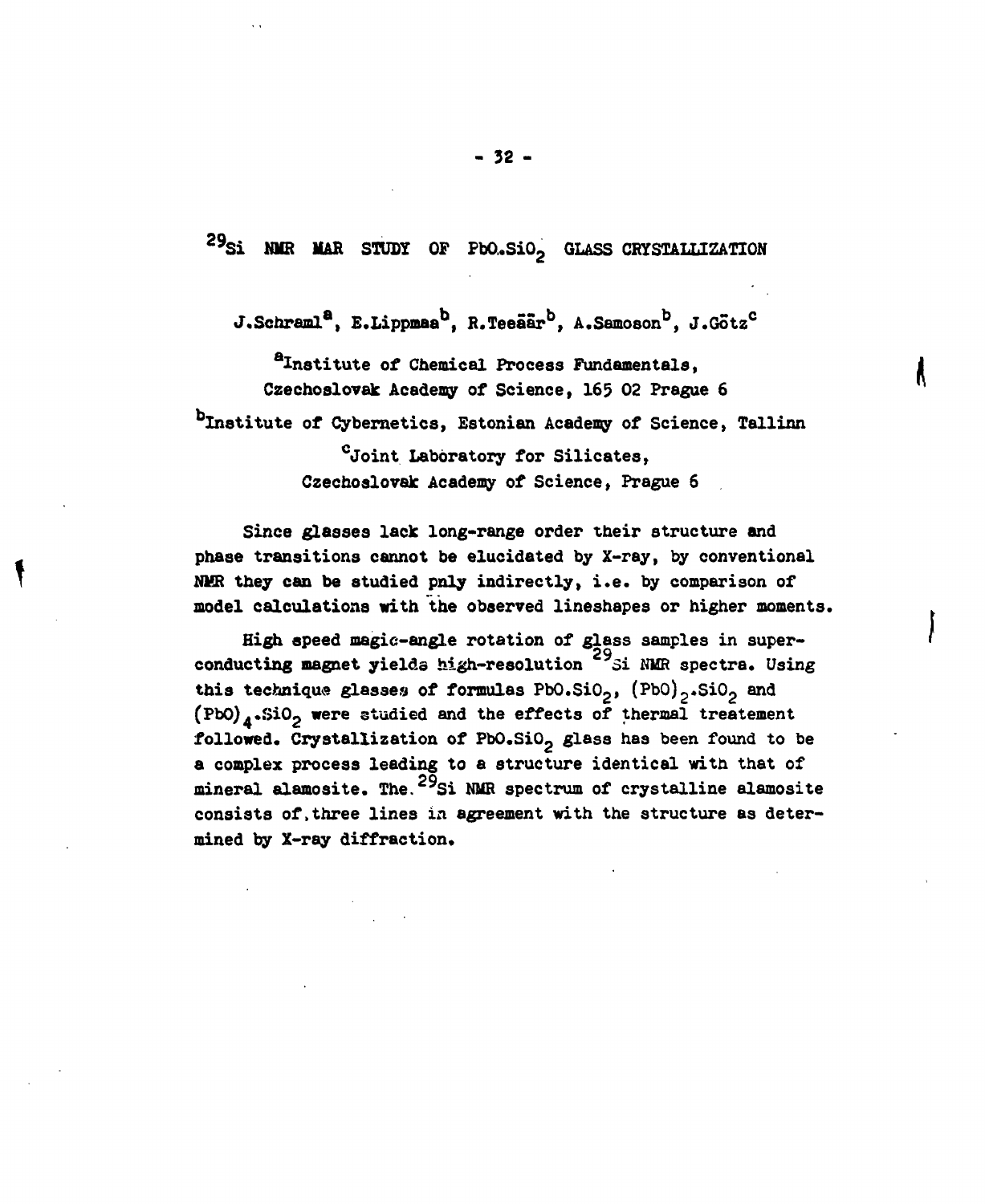**CARBON-13 STUDY OF TRANSMISSION OF SUBSTITUENT EFFECTS THROUGH THE STÏRIL GROUP IN DIFFERENT CARBON7L COMPOUNDS**

**E.Solöéniové, T.Liptaj<sup>a</sup>, F.HrnSiar, M.SaliSové Chemical Institute UK, Mlynské dolina, 816 00 Bratislava <sup>a</sup>Central NMR Laboratory, Slovak Technical University, 880 37 Bratislava**

**It had previously bean observed that carbonyl groups atta**ched to the  $\beta$ -carbon of the styrene moiety give poor correla**tions with 6" or f <sup>+</sup> constants in such syateaa as chalconea,** ferrocenyl analogus of chalcones, arylidene derivatives of acetone, l-indanone and  $\alpha$ -tetralone. We have found that in di**carbonyl systems aa arylidene derivatives of l,3\*indanedionea, [3]-ferrocenophane-l,3"dione8, barbituric acida give excellent** correlations of <sup>13</sup>C chemical shifts of the carbonyl groups with  $\delta$  or  $\delta^+$  constants. The transmission of the substituent **effects is more pronounced to the chemical shifts of the carbonyl groups which are in trans possition related to the substituted phenyl ring.**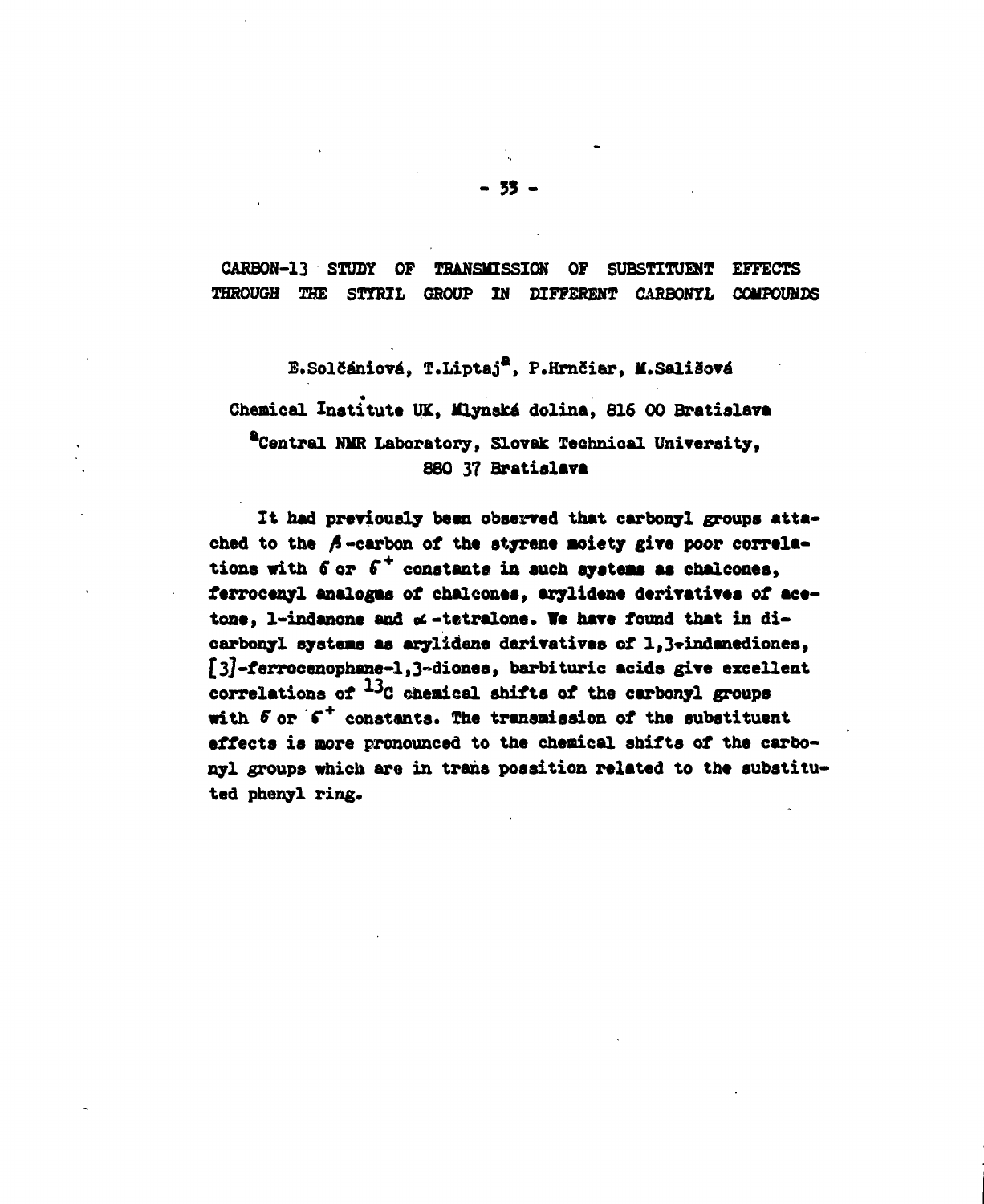# **1 3 C KM\* SPECTRA OF AROMATIC SULPHONIC ACIDA**

**AND THEIR DERIVATIVES**

#### **D.Snobl, A.Lyika**

**Research Institute of Organic Synthese, 532 18 Pardubice**

**\*G NMR spectra were recorded with external TMS and assigned:**

- **a/ of natrium salts of benzene -1-; -1,3-} toluene -2-; -4-,** naphtalene -1-; -2-; -1,2-; -1,4-; -1,5-; -1,6-; -1,7-; **-2,6-; -2,7-i -1,3,5-; -1,3,6-; -1,3,7-; -1,3,5,7-; anthracene -1-; -2-; -1,5-; -1,6-; -1,7-; -1,8-; -2,7- sulphonic acids in deuterium oxide solutions,**
- **W** of  $C_6H_5SO_2X$  derivatives (X = Cl,  $C_6H_5$ , ONa, OCH<sub>3</sub>, OC<sub>2</sub>H<sub>5</sub>, NH<sub>2</sub>, **NH.NH2, N C2B^ 2» NHCgH^ J in hèxadeuteriodinethyl sulphoxide solutions. Foreach compound were determined**  $^{1}$ **J(CH)and**  $^{3}$ **J(CH) coupling constants and substitution chemical shifts (SCS).**

**SOgX group, carrying partial positive charge at the sulphur atom, have electron-acceptor effect on the aromatic system. The** excellent additivity of SCS values for -SO<sub>3</sub> group is consistent **with the predominant inductive effect of this group. Increasing electron-donor character of the substituent X in the SOgX group is connected with a proportional increase of mesomeric acceptor** effect and with increase in absolute values of  $^1$ J(CH).

 $\mathcal{L}_{\text{max}}$  and  $\mathcal{L}_{\text{max}}$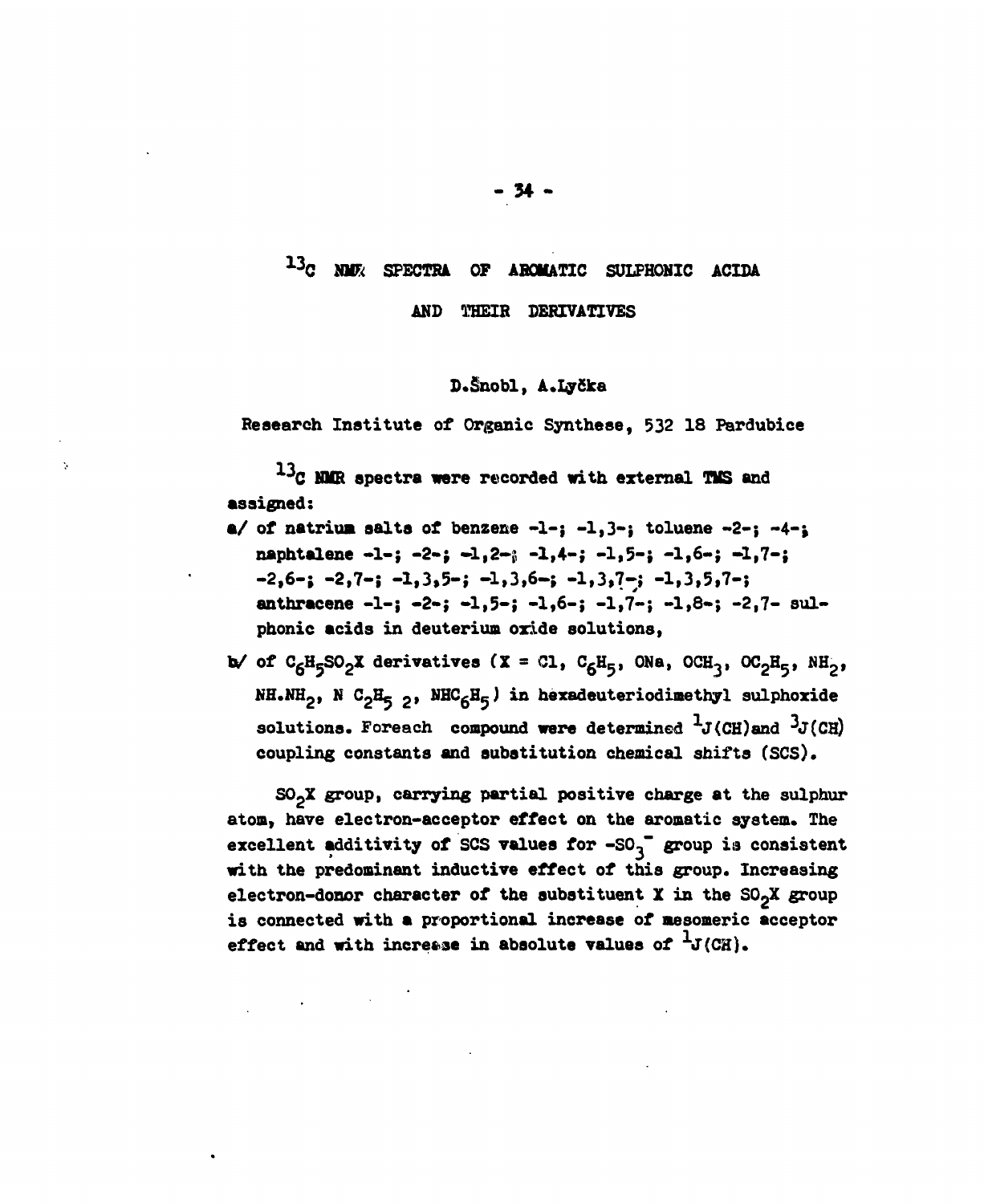#### **pH-DEPENDENCE OF NMR-PARAMETERS OF SOME TRIPHOSPHATES**

### **B.Thomas, W.Topelmann, W.Bitger <sup>a</sup>L.Meznik**

Dept. of Chem., Technical University, Dresden, DDR **<sup>a</sup>Inst. Inorg. Chem., Purkyne University, Brno, CSSR**

**Trimetaphosphiiaate (TMPmJ shows in the alkalinous region** a strong change of <sup>31</sup>P chemical shift to lower field with in**creasing pH-value. In the same way also changes the <sup>5</sup>N~shift**  $\sigma$  the <sup> $+2$ </sup>N-labeled TMPm. The coupling constants  ${}^4\mathrm{J}_{\mathrm{PN}}$  and  ${}^2\mathrm{J}_{\mathrm{PF}}$ **increase with increasing pH-value. This behaviour can be explained by the progressive dissociation of N-H-protons. A phos- 'phazene mesomerism should be typical for the anion formed at** this process. To interprete these changes semiempirical ouan**ttm-chemical calculations (CNDO/2) have been carried out.**

**Similar changes of NMR-parameters were also found for diimidotrimetaphosphate and imidotrimetaphosphate, whereas the NMR-parameters of trimetaphosphate change only slightly in the alkalinous region.**

**Contrary to the cyclic imidotriphosphates no N-H-protons were taken off in chain imidotriphoaphates even in strongly alkalinous solutions. Thus the NMR-parameters of diimidotriphosphate and imidotriphosphate show slight changes similar to those of triphoaphate.**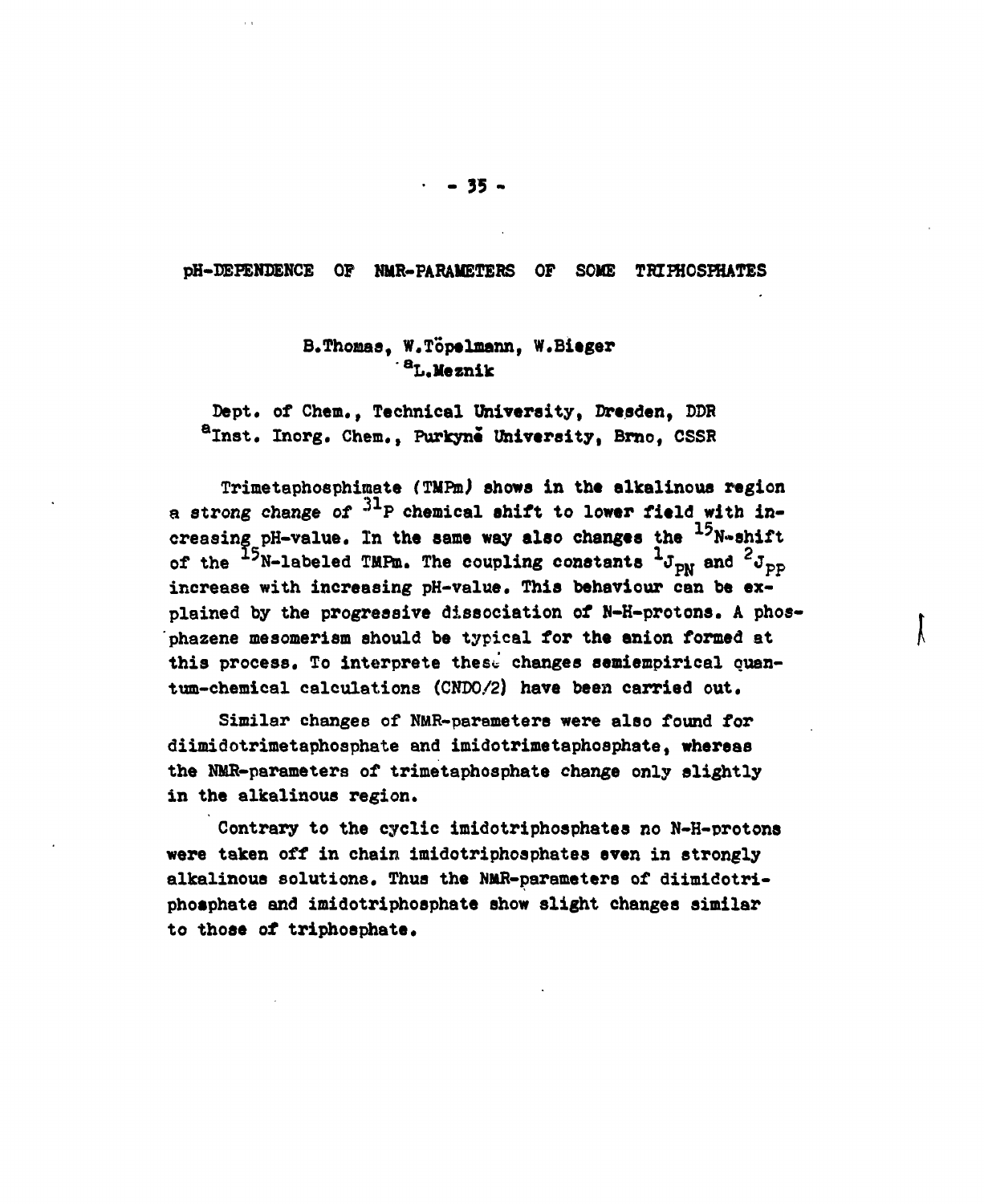#### STEREOCHEMICAL STUDIES OF 8-AZASTEROIDS

# **G.Toth**

**A** 

## **NUB Laboratory of the Institute for General and Analytical Chemistry, Technical University, Budapest**

**The cycloaddition of 3,4-dihydroisoquinolines with 1-acetyl-cycloalkenes can be expected to yield 4 racemic dia**stereomers la, lb, lc and  $1d^{/1/2}$ . Using a nomenclatures frequen**tly applied in alkaloid chemistry they can be named as normal, epiallo, pseudo and allo isomers.**



 $-36-$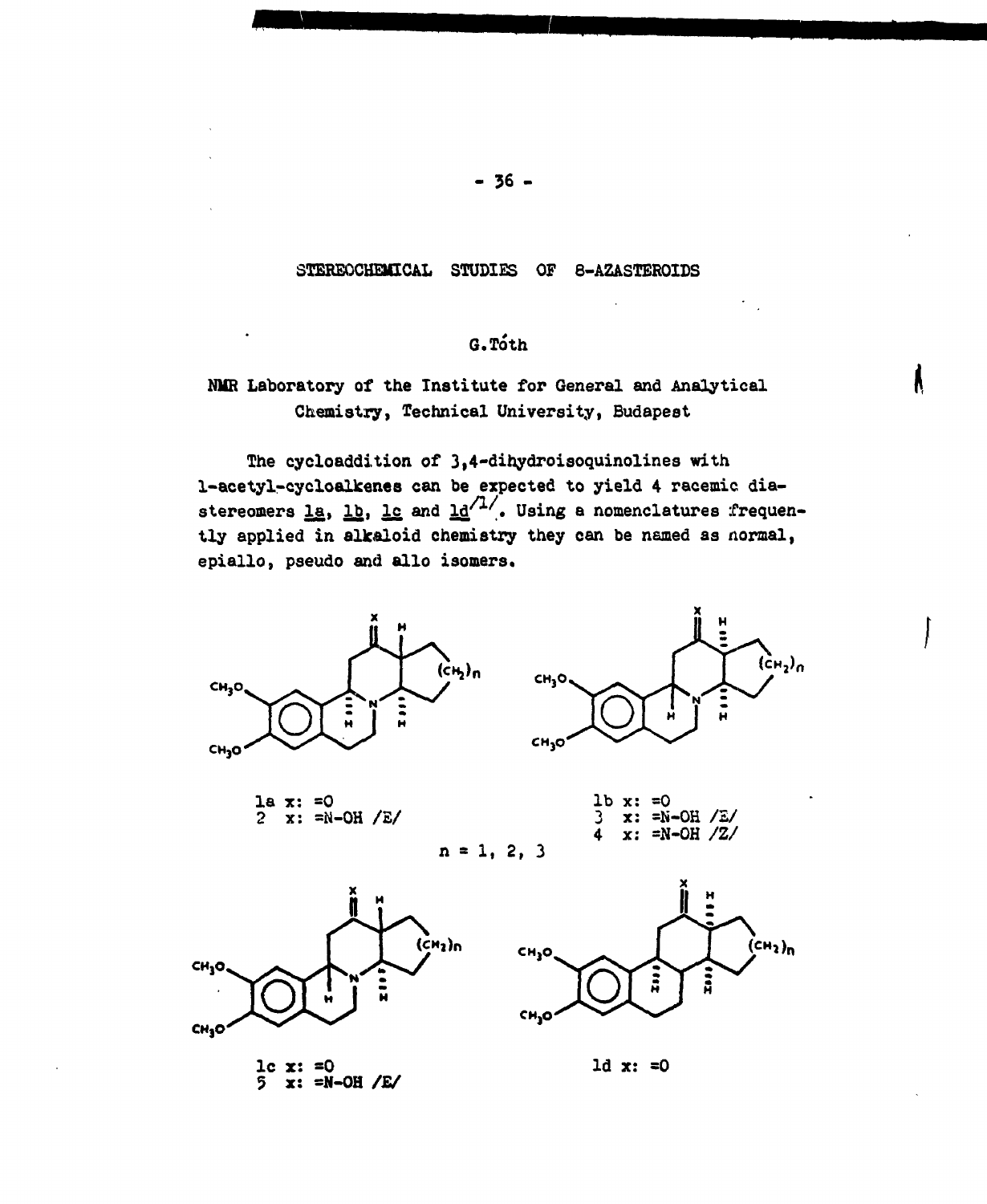**After the separation of isomers the main problem was to identify «ach of the isomers, i.e. to assign the structures shown above to the compounds separated. In the structure elucidation of the** compounds and of their oximes <sup>1</sup>H, <sup>13</sup>C and <sup>15</sup>N NMR spectra proved **to be very useful.**

**Deference.**

**Cs.Szantay, A.Vedres, Q.ïóth: Heterocycles 6,, 1793 (1977)**

ţ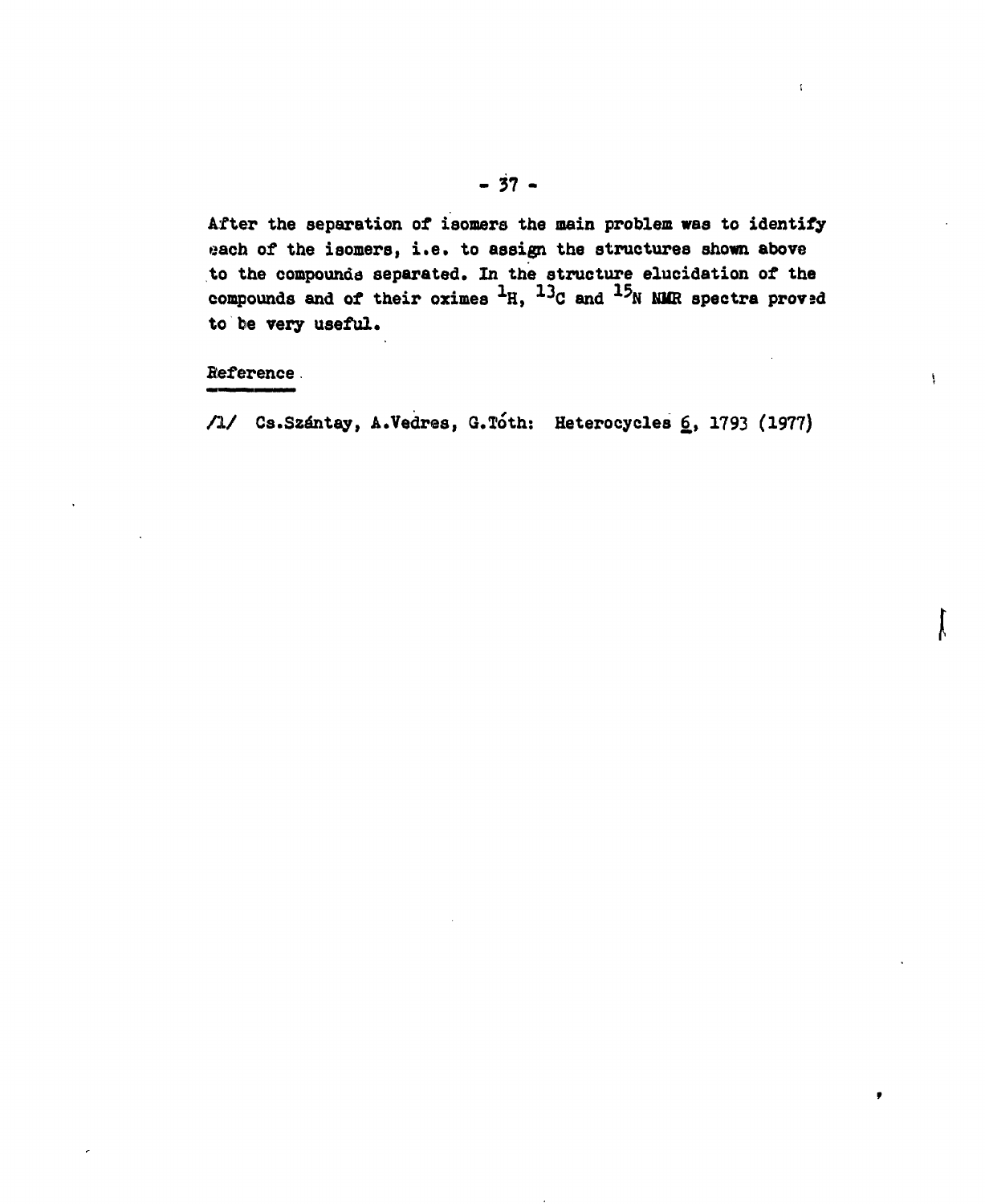# INVESTIGATION OF OCTA- AND HEXAHYDRO-4H-PYRIDO-

 $-(1, 2a)$ -PYRIMIDIN-4-ONES

G.Tóth, Á.Szöllösy, T.Meisel, I.Hermecz<sup>a</sup>, Z.Mészáros<sup>a</sup>, F.Ungváry<sup>b</sup>

 $\boldsymbol{\kappa}$ 

NMR Laboratory of the Institute for General and Analytical Chemistry, Technical University, Budapest aCHINOIN Pharmaceutical Works, Budapest b<sub>Technical</sub> University, Veszprém

Products of the reduction of biological active tetrahydropyrido-pyrimidines show interesting configurational and conformational problems.



basis of the  ${}^{+}H$ ,  ${}^{+}{}^{3}C$  and  ${}^{+}{}^{2}N$  NMR spectra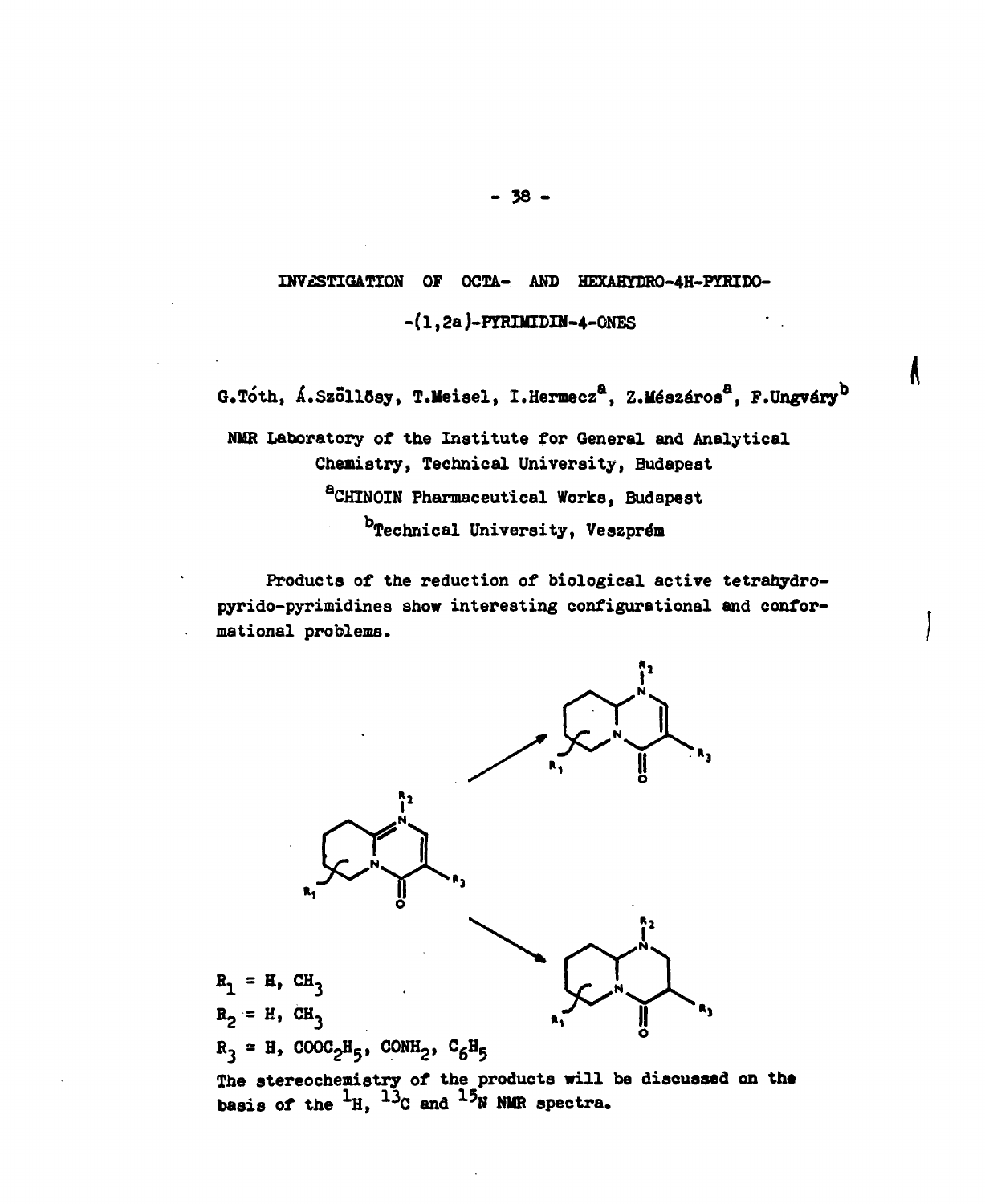SUBSTITUENT EFFECT ON <sup>13</sup>C INIR SHIFTS

**ZK 1-AZA AJTO 1<sup>9</sup> 3,5 THIAZAADA1UNTAHBS**

**P.TrSka, M.Héjek\*, Z.Kafka\*, V.Sklenar<sup>b</sup>**

# Department of Organic Chemistry; <sup>a</sup>Laboratory of Synthetic Fuels; **Praque Inatitute of Cheaical Technology, 166 28 Praha**

**institute of Scientific Instruments, Brno**

**1 3 C NMR shifts of 13 derivatives of 1-asaadamantane and** 11 derivatives of 1,3,5-triazaadamantane were studied. The in**fluence of aubstituents on nitrogen atom in the case of 1-azaadamantanes and on C-7 in 1,3,5-triazaadamantanes was compared. It was found, that the screening of ot carbons (2,8,9-carbons) in 1-azaadamantanes has the same trend of changes as.the scre**ening of A carbons (2.8.9-carbons) of 1-alkyl adamantanes. Si**milar comparison can be found in the group of 1,3,5-triaza**adamantanes.

**A correlation between the SCS fsubstituent chemical shift) and the EHT charge densities was looked for. As expected, there is no simple correlation between the two sets of variables, but we found that the use of factor analysis can lead to interesting results. With three charge densities for each compound it was possible to reproduce the SCS and predict-chemical shifts of skeleton carbons.**

**- 39 -**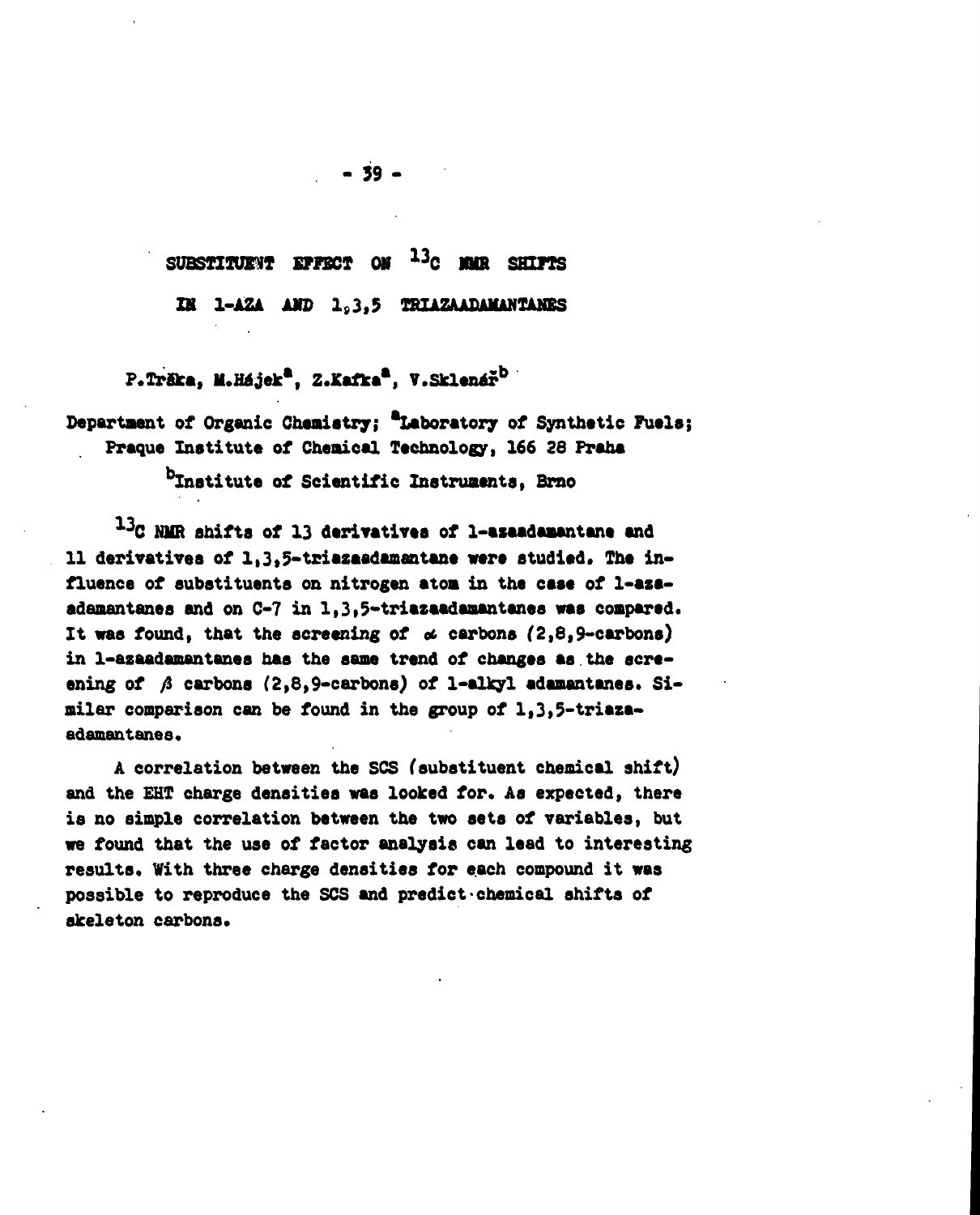$h$ **H**,  $h$ <sup>3</sup>C AND<sup>31</sup>**F** NMR STUDY OF  $(C_6H_5)_{3}$ AND  $(C_6H_5)_{3-n}PX_nCr(CO)_{5}$  (X = ALKYL, H, Cl, Br, I; n=0-3) **COMPOUNDS**

#### **L.Verdonck**

**II**

**University of Ghent, B-9000 Gent, Belgium**

**The <sup>13</sup> C and <sup>3</sup>\*F chemical shifts are mainly determined by the paramagnetic term of the magnetic screening of the nuclei**

$$
\sigma^{p} = \frac{-2e^{2}h^{2}}{3m^{2}c^{2}} \cdot \frac{1}{\Delta E} \cdot (\langle \frac{1}{r^{3}} \rangle_{p} \cdot P + \langle \frac{1}{r^{3}} \rangle_{d} \cdot D)
$$

**A B represents the mean excitation energy of the electrons;**  $\langle \frac{1}{-3} \rangle_p$ ,  $\langle \frac{1}{-3} \rangle_d$  (for pfosphorus) are mean values, with r equal **to the distance between the nucleus and respectively a 3p, 3d electron. P and D represent the electron unbalance in the p respectively d orbitals.**

**The <sup>31</sup> P chemical shift of the (C6H5)3-nPXft ligands (X = Cl, Br, I; n=0-3) is dominated by the electronegativity** of the substituents affecting the  $\langle \frac{1}{n^3} \rangle$  term. Pi-bonding

 $\left(\langle \frac{1}{n^3} \rangle_d \right)$  and D terms) is only important for derivatives with three strongly electronegative substituents.

The  $31P$  chemical shift of the corresponding  $Cr(CO)_5$  com**plexes is governed by the simultaneous effect of the electrone**gativity, steric hindrance (P and D terms) and  $\pi$  bonding.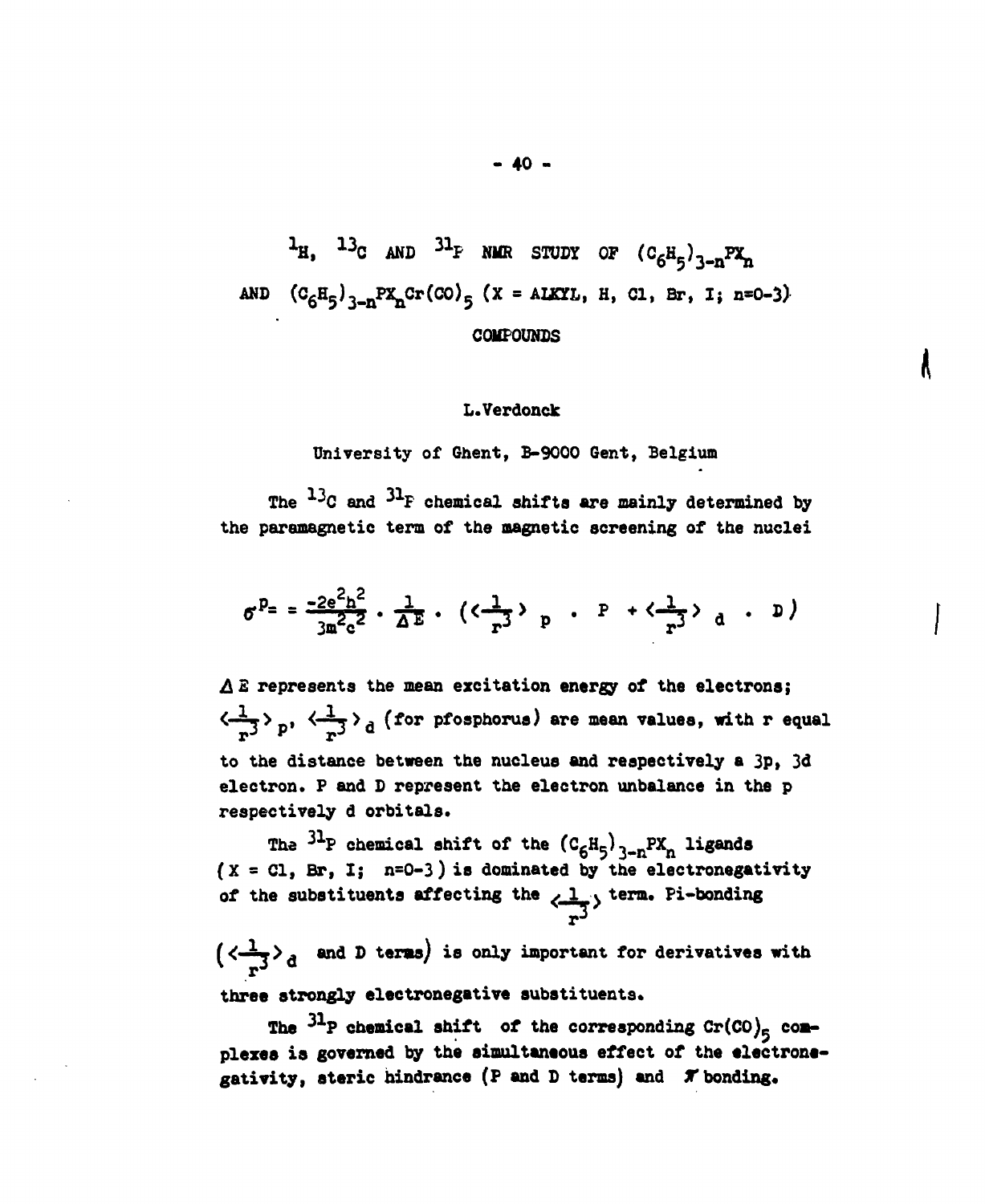**The phenyl ring resonance parameter,**  $\delta' = \phi_{12} - \phi_{13}$  $\begin{bmatrix} 4 \end{bmatrix}$  (3,5) indicates an increasing  $(p_{\texttt{ring}} + d_p)$   $\pi$  and  $(d_{\texttt{Gr}} - d_p)$   $\pi$  electron **delocalization with increasing halogen substitution.**

For the mixed aryl-alkyl  $(C_6H_5)$ <sub>2</sub>PRCr(CO)<sub>5</sub> (R = CH<sub>3</sub>, C<sub>2</sub>H<sub>5</sub>,  $i = C_3H_7$ ,  $t = C_AH_0$ ) the steric effect is the dominatng factor. A small inductive effect is also operative but there are no in**dications of notable (dCr ••d )V back bonding. The ^C chemical** shift of the phenyl carbon atoms indicates that  $(p_{\text{ring}} - d_{\text{p}})$   $\pi$ **electron delocalization is unimportant.**

In the carbonyl complexes, the <sup>13</sup>C chemical shift of the **carbonyl carbon atoms is mainly governed by the mean excitation energy. The excellent correlation between the i.r. stretching** frequency  $v_{\text{CO}}(A_1,eq)$  and the  $\delta^{13}$  confirms this interpreta**tion, sice both VQQ and AE are dependent on the electron density of the antibonding 3f carbonyl orbitals.**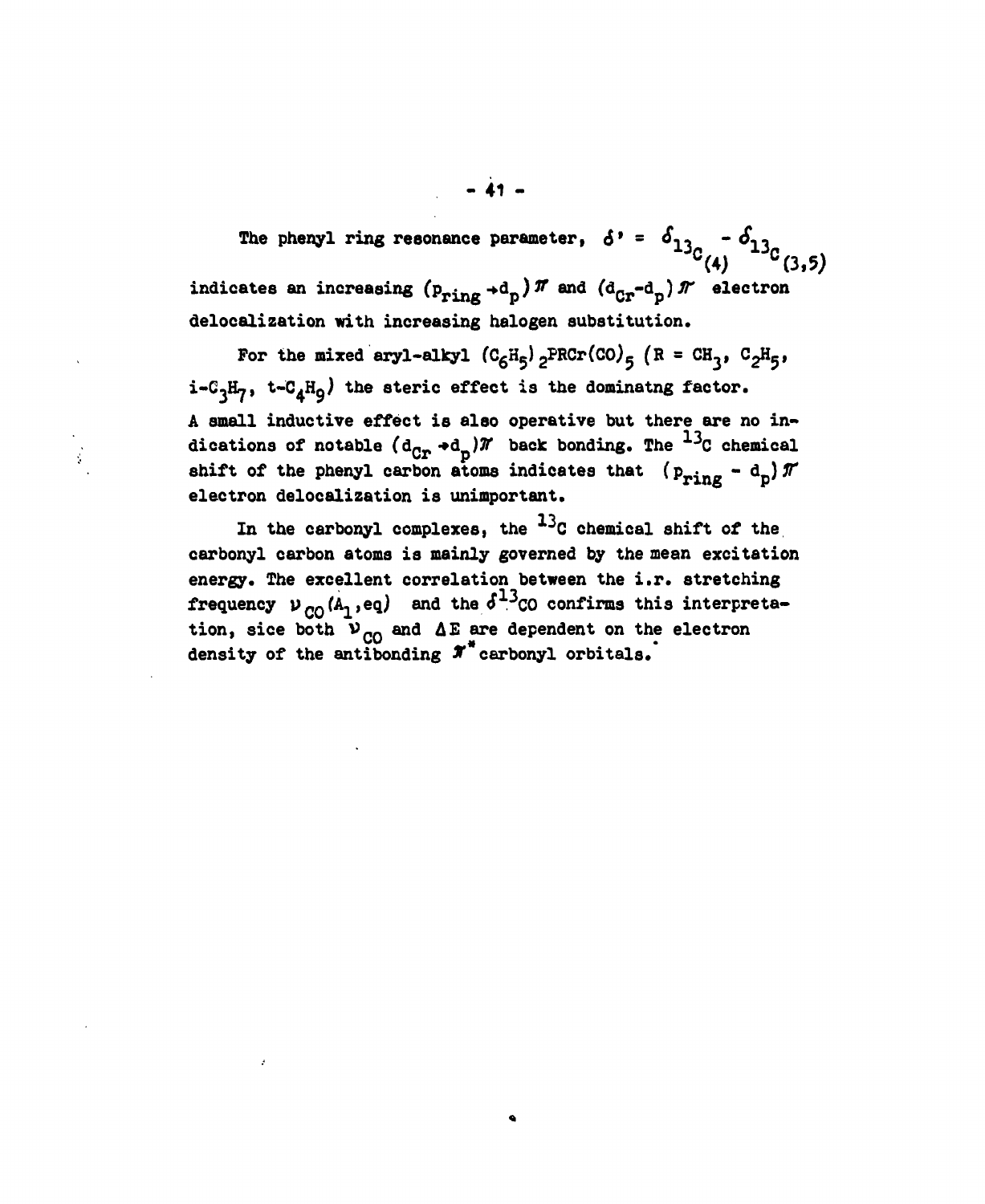#### **NMR STUDY OF THE DYNAMICS OF POLY/METHYL METHACRYLATE)**

**IN CONCENTRATED SOLUTIONS**

**J.Zajifiek", H.Pivcovó, B.Schneider**

**Institute of llacromolecular Chemistry, Czechoslovak Academy of Sciences, 162 06 Prague, Czechoslovakia •institute of Bacionalization in the Building Industry, Prague 2, Czechoslovakia**

Ş

Samples of poly(methyl methacrylate) (PMMA) in the concen**tration range 11-100% w/w of polymer in CDC1, were studied by <sup>J</sup>C NMR spectroscopy and by H NMR spectroscopy using the broad- -line (BL), high-resolution (HR) and magic-angle-rotation (MAR) techniques. The obtained NMR relaxation parameters were used for the characterization of the dynamic of internal motions of PMMA.**

Up to the concentration of 12%, both the  $^1$ H and the<sup>13</sup>C **NMR relaxation parameters can be well described by the model** of isotropic reorientation with the  $log \gamma^2$  distribution of re**laxation times which has been successfully applied for the characterization of the dynamics of many polymers in dilute solution.** In the concentration range of 12-50%, the relaxation parameters  $(T_1, T_2, NOE)$  of CH<sub>2</sub> and  $\alpha$ -CH<sub>3</sub>groups in  $^{13}$ C NMR spectra can be **well described on the assumption of isotropic motion of the back»** bone and rotation of  $\alpha$ -CH<sub>3</sub> groups about the C- $\alpha$ -C bond. The relaxation parameters of the ester CH<sub>3</sub> group cannot be described by this model. In  $H$  NMR spectra the band of the ester  $CH_2$ **groups exhibits auper-Lorentzian character, indicating spatial restrictions upon the mobility of this group. These restrictions probably follow from mutual intermolecular interactions of the • ester groups and may be the cause of the insufficiency of the isotropic model for the interpretation of the relaxation**